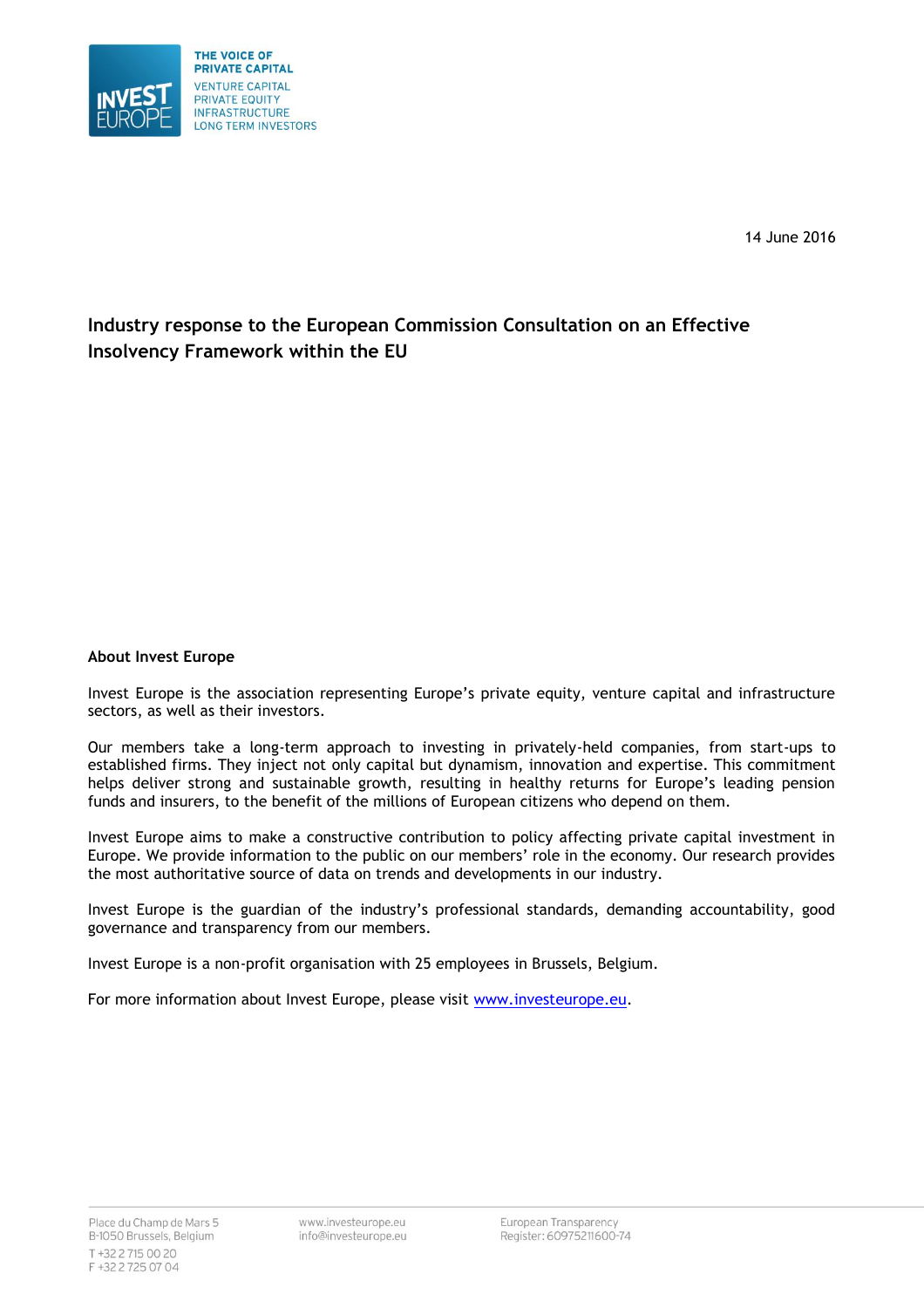

# **Table of Contents**

| 4. Increasing the efficiency and effectiveness of the recovery of debts24 |  |
|---------------------------------------------------------------------------|--|
|                                                                           |  |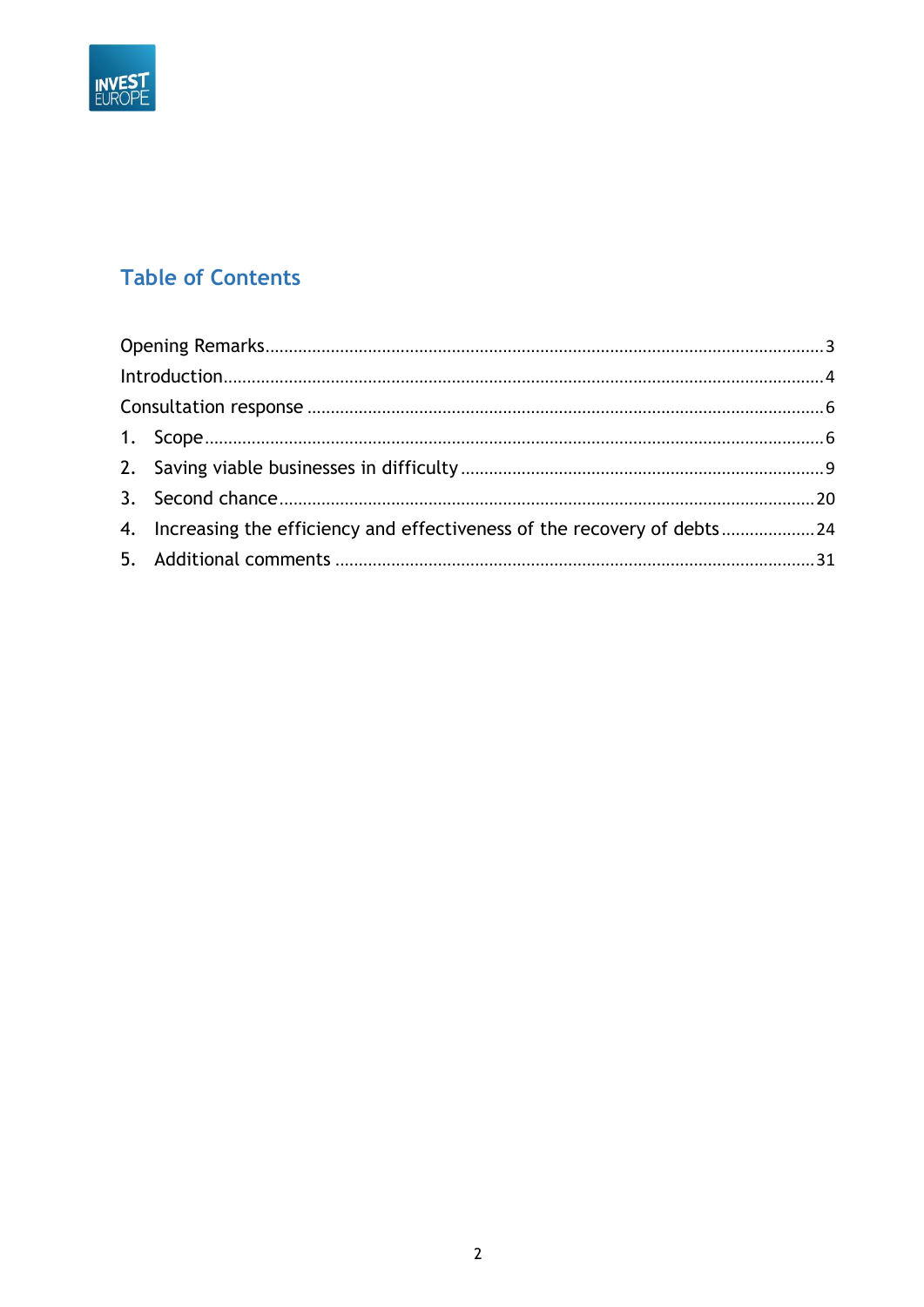

# <span id="page-2-0"></span>**Opening Remarks**

Invest Europe appreciates the opportunity to respond to the European Commission consultation on an effective insolvency framework within the EU.

For many years, Invest Europe has been an engaged interlocutor with the European Commission following closely the different discussions and initiatives affecting the European private equity, venture capital and infrastructure industry.

Invest Europe previously responded to two consultations dealing with insolvency matters: (i) in October 2013, when the Commission organised a consultation on a new European approach to business failure and insolvency; and (ii) in May 2015, when the European Commission's consultation on building a Capital Markets Union also included a specific section on insolvency.

We stand ready to provide whatever further contribution to this work the European Commission might find helpful, including attending meetings and contributing additional materials in writing, and look forward to the opportunity to play a constructive role in the development of an effective insolvency framework in the EU.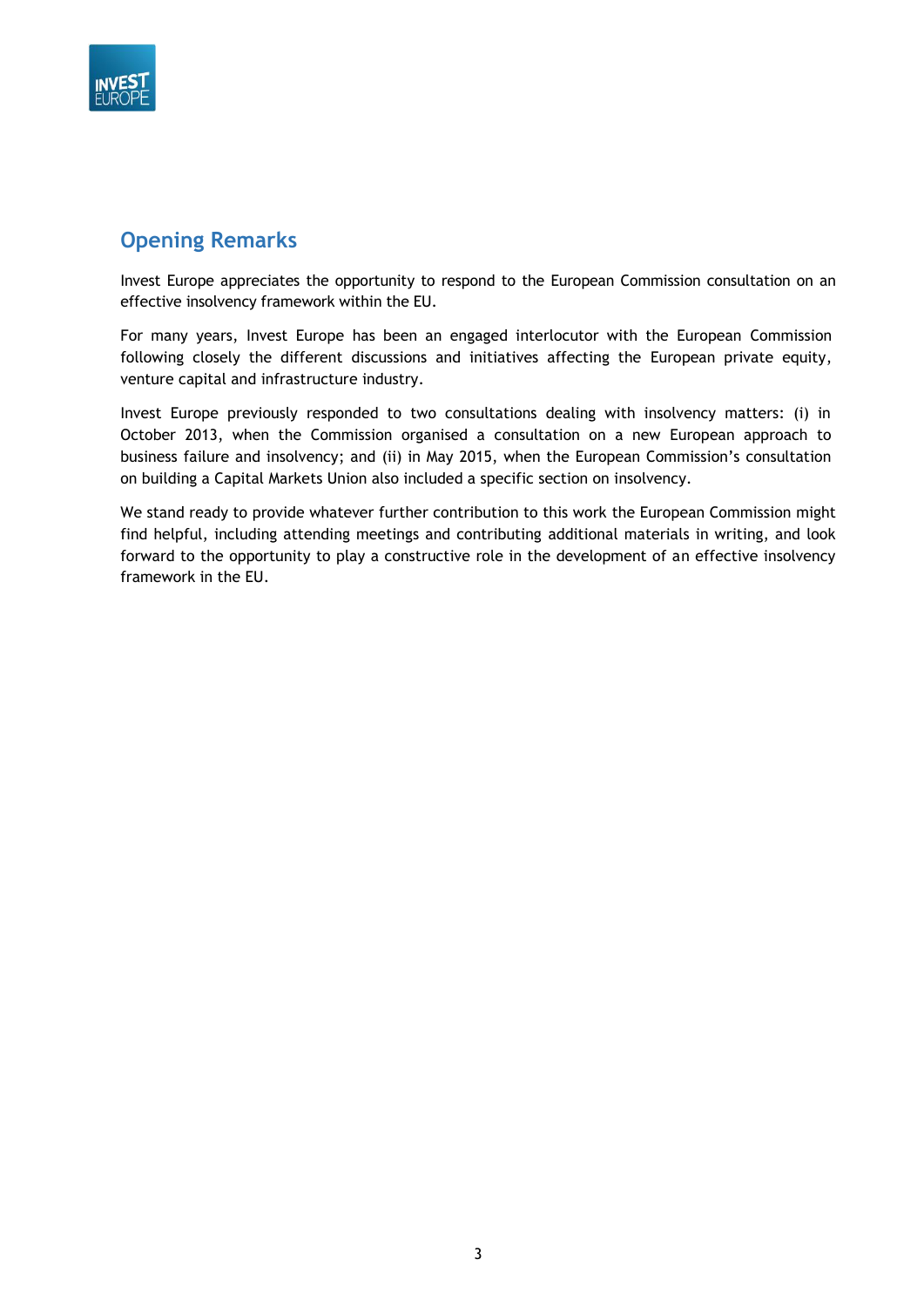

# <span id="page-3-0"></span>**Introduction**

- 1. A robust approach to business failure and insolvency across Europe will encourage access to finance, enable viable businesses to be rescued, and will improve growth and sustainability in the overall economy. Indeed it is recognised that having a predictable and transparent insolvency and restructuring regime is essential to investors when assessing the credit risks at the outset of any transaction. Equally important is understanding how this insolvency regime interacts with security law, employment law, tax law, etc., which is why harmonisation of insolvency laws without understanding their impact on other laws would be misconceived.
- 2. In relation to whether specific aspects of insolvency laws would need to be harmonised in order to support the emergence of a pan-European capital market, the private equity industry's responses to the last European Commission consultation on a new European approach to business failure and insolvency (dated October 2013) remain relevant.
- 3. In addition, it is probably worth noting that since the financial crisis, we have already seen a divergence in the types of finance available in Europe; in particular, recent statistics suggest that bond market debt already significantly outweighs the amount of credit provided by the traditional loan market. There has already been a significant shift in the availability of public debt, suggesting that the lack of harmonisation of insolvency law may not be causing any major problems.
- 4. The EU proposals for harmonisation, as set out in the Recommendations in March 2014, were less ambitious than the original 2013 consultation, and were limited to harmonising two key aspects of insolvency law:
	- Member States were encouraged to introduce legislation which provides for the early restructuring of debts in order to avoid formal insolvency proceedings, including a stay on enforcement actions, with detailed provisions on the features of a restructuring plan and its confirmation;
	- encouragement for the promotion of a 'second chance' for entrepreneurs in respect of which the Commission recommended a maximum period of three years before discharge from bankruptcy.

These objectives seek to achieve the introduction of minimum standards by protecting the value of the insolvent estates, reducing costs, increasing predictability for creditors and shareholders, reducing forum shopping and protecting employment. Whilst we are in agreement with these laudable objectives, we are not persuaded that harmonisation will necessarily deliver these improvements.

5. It is also worth noting that the lack of established restructuring and insolvency regimes in many jurisdictions, which was especially apparent in the context of the financial crisis, has however gradually improved with many Member States having recently introduced legislation at a national level in respect of pre-insolvency processes designed to encourage restructuring and rescue (for example, France has introduced accelerated and financial safeguard proceedings, Italy has pre-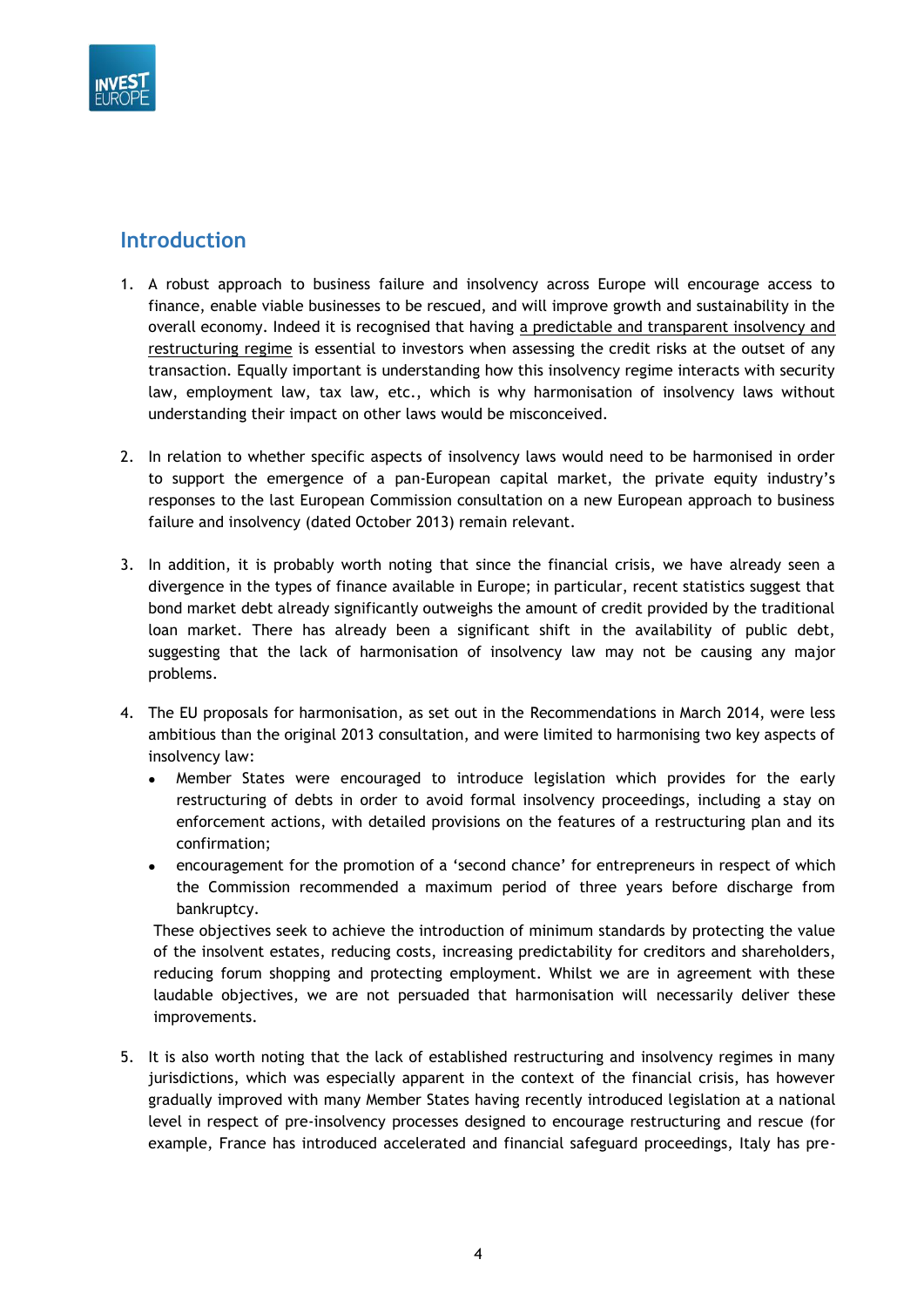

insolvency and restructuring agreements and Spain has out of court refinancing agreements). In this respect, there has already been a natural convergence in the promotion of pre-insolvency and rescue procedures across Europe, and this, in conjunction with proposals to extend the scope of the European Regulation on Insolvency Proceedings to pre-insolvency and rescue type procedures also referred to in the Green Paper, may be more feasible than a fully harmonised approach.

- 6. Further harmonisation will require the development of common standards applicable in all Member States, which may be difficult to achieve given that many insolvency laws are inextricably linked to political, cultural and other differences in national policy and in legislation such as security, property, tax, and company law.
- 7. Many if not most European restructuring regimes function on a company-by-company basis, i.e. each group company filing for and being subject to a separate process. A group having subsidiaries in multiple EU countries therefore faces the reality of having different restructuring regimes being applied to its entities and multiple trustees being appointed, each with potentially different agendas. This makes salvaging going concern valuations difficult. There is no easy solution to resolving company distress on a group-wide basis and indeed it is something that has been grappled with for a number of years. In certain jurisdictions there are practical mechanisms for coordinating group proceedings to facilitate a restructuring and these have been recognised in the Recast Insolvency Regulation.
- 8. It could be argued that one reason why the US economy is able to recover faster from recession than the EU is the US personal bankruptcy regime. The US regime allows honest debtors to return to new businesses without multi-year waiting periods. The concept of a "waiting period" is neither necessary nor beneficial to the economy and especially not in the case of honest business failure.
- *9.* Finally, we do not see any material benefit in avoidance actions to the extent that they would set aside commercially negotiated arm's length financing packages.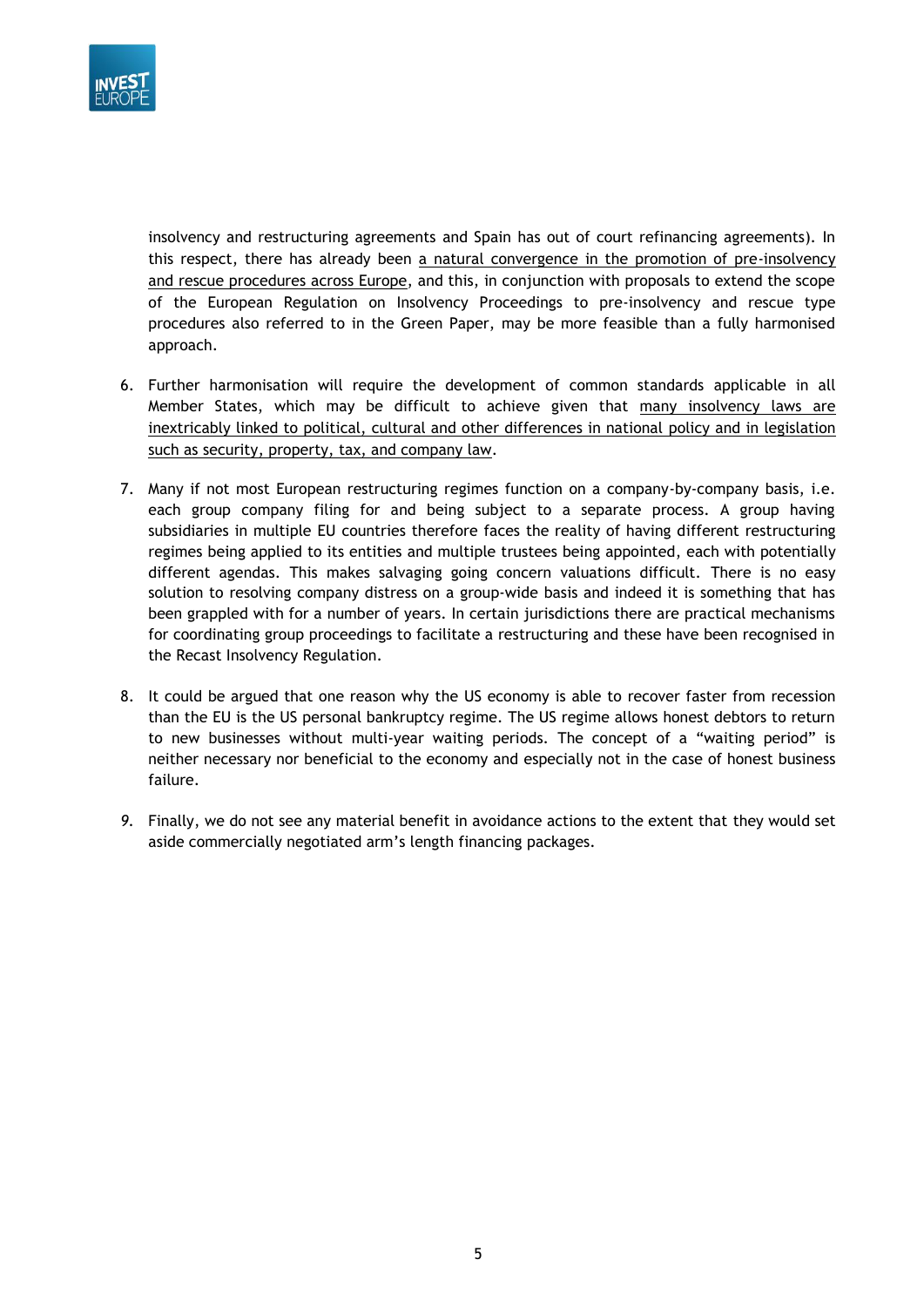

# <span id="page-5-1"></span><span id="page-5-0"></span>**Consultation response**

## **1. Scope**

**Question 1.1. Which measures should be taken to achieve an appropriate insolvency framework within the EU?** (choose all that apply)

**a) Preventive measures to enable the restructuring of viable businesses**

**b) Measures to increase the recovery rates of debts in insolvency**

- **c) Measures to ensure the discharge of debts for entrepreneurs (individuals)**
- **d) Measures to ensure the discharge of debts for consumers**
- **e) Measures governing employees' rights in insolvency**
- **f) Measures ensuring the enforcement of debts**
- **g) Other measures**
- **h) No opinion**

#### **Please explain.**

#### Invest Europe response

Each of these three measures are useful components of an insolvency framework, but we are not sure that there is a need for them to be harmonised at an EU level.

- a) Preventive measures to enable the restructuring of viable businesses
- b) Measures to increase the recovery rates of debts in insolvency
- c) Measures to ensure the discharge of debts for entrepreneurs (individuals)

**Question 1.2. To what extent do the existing differences between the laws of the Member States in the areas mentioned below affect the functioning of the Internal Market? Please explain.**

*(For example, differences affect the Internal Market when creditors or investors and debtors are located in different Member States and this has an impact on the recovery of debts, the legal certainty of transactions, the quantification of risks etc.)*

#### Invest Europe response

|                           | To a large<br>extent | To a<br>considerable<br>extent | To some<br>extent | Not at all | No opinion |
|---------------------------|----------------------|--------------------------------|-------------------|------------|------------|
| a) Preventive measures to |                      |                                |                   |            |            |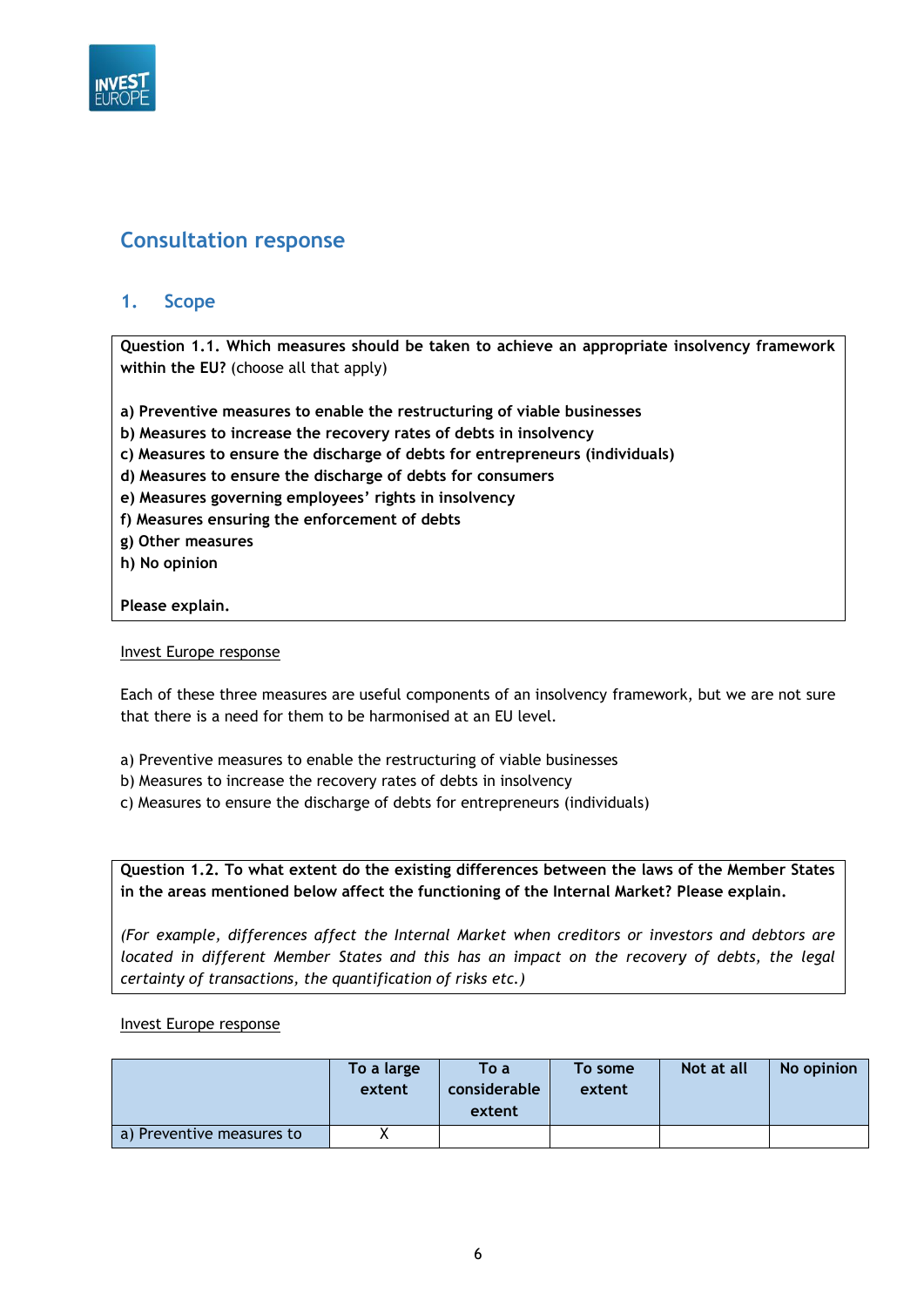

| enable the restructuring of |   |   |  |   |
|-----------------------------|---|---|--|---|
| viable businesses           |   |   |  |   |
| b) Measures to increase the |   |   |  |   |
| recovery rates of debts in  | X |   |  |   |
| insolvency                  |   |   |  |   |
| c) Measures aimed to ensure |   |   |  |   |
| the discharge of debts for  |   | X |  |   |
| entrepreneurs (individuals) |   |   |  |   |
| d) Measures to ensure the   |   |   |  |   |
| discharge of debts for      |   |   |  | x |
| consumers                   |   |   |  |   |
| e) Measures governing       |   |   |  |   |
| employees' rights in        |   |   |  | X |
| insolvency                  |   |   |  |   |
| f) Measures ensuring the    |   |   |  | Χ |
| enforcement of debts        |   |   |  |   |
| g) Other measures           |   |   |  | Χ |

- Differences in existing regimes are not necessarily problematic in practice, but can be seen as offering a greater variety of options for debtors who operate across borders. For example, English schemes of arrangement have been used as a solution for restructuring non-UK companies.
- Whilst the English scheme, for example, could fulfil the objectives identified in measures (a) and (b) above, its success is largely driven by the fact that it is a flexible process. It facilitates a restructuring where it is not possible to achieve this on an entirely consensual basis, but in a way that is fair and reasonable, and in particular conducted within a regime that is predictable.

**Question 1.3. To what extent do the measures mentioned below have an impact on the creation and operations of newly established companies? Please explain.**

#### Invest Europe response

|                                                                               | To a large<br>extent | To a<br>considerable<br>extent | To some<br>extent | Not at all | No opinion |
|-------------------------------------------------------------------------------|----------------------|--------------------------------|-------------------|------------|------------|
| a) Preventive measures to<br>enable the restructuring of<br>viable businesses |                      |                                | Χ                 |            |            |
| b) Measures to increase the<br>recovery rates of debts in<br>insolvency       |                      |                                | Χ                 |            |            |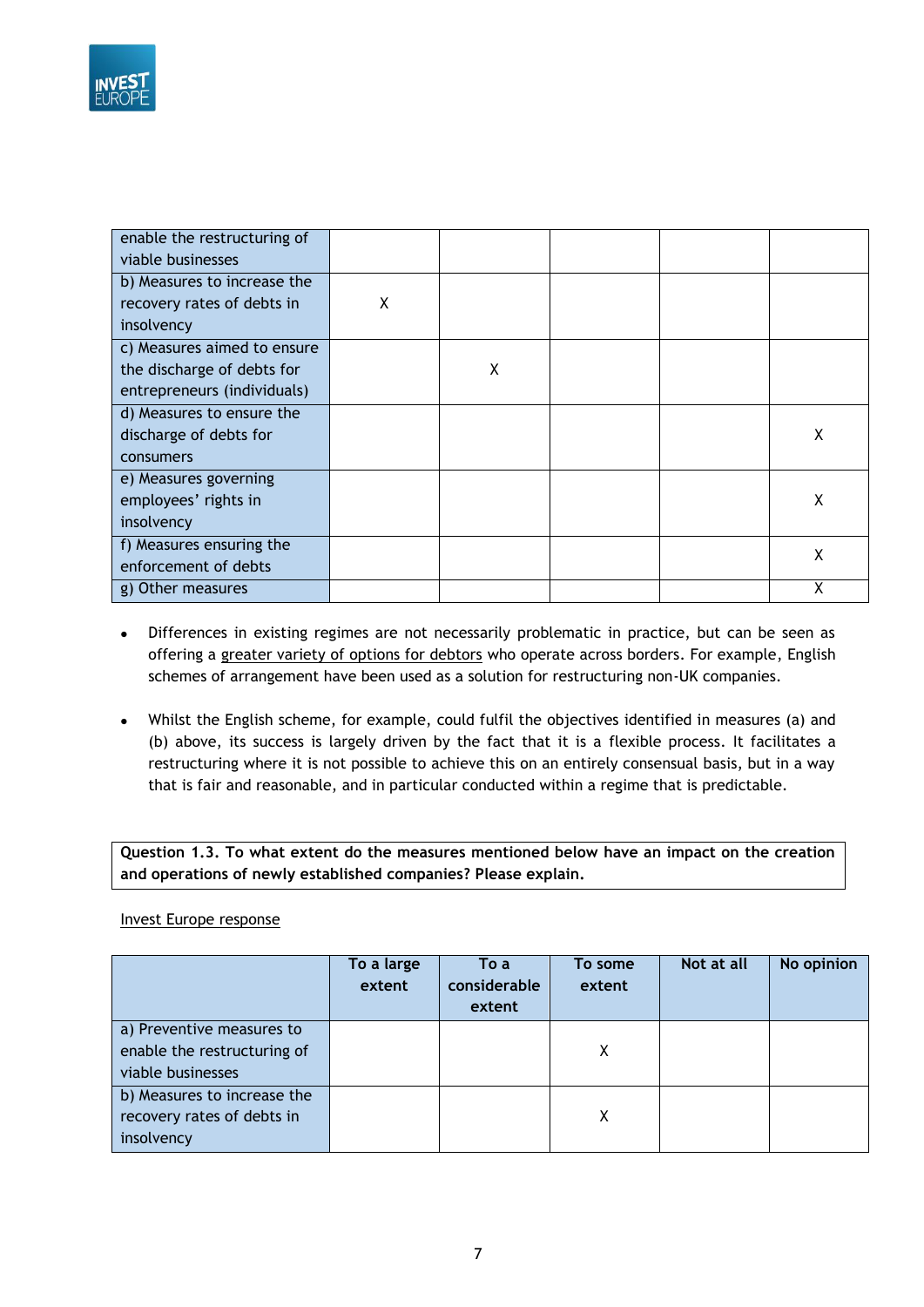

| c) Measures to ensure the<br>discharge of debts for<br>entrepreneurs (individuals) | χ |  |  |
|------------------------------------------------------------------------------------|---|--|--|
| d) Measures governing<br>employees' rights in<br>insolvency                        |   |  |  |
| e) Measures ensuring the<br>enforcement of debts                                   |   |  |  |
| f) Other measures                                                                  |   |  |  |

 While such measures can have an impact on the creation and operation of new businesses, other drivers dominate. The potential for a business to grow and deliver returns is much more important than the risk associated with any measures available to restructure and rescue ailing companies.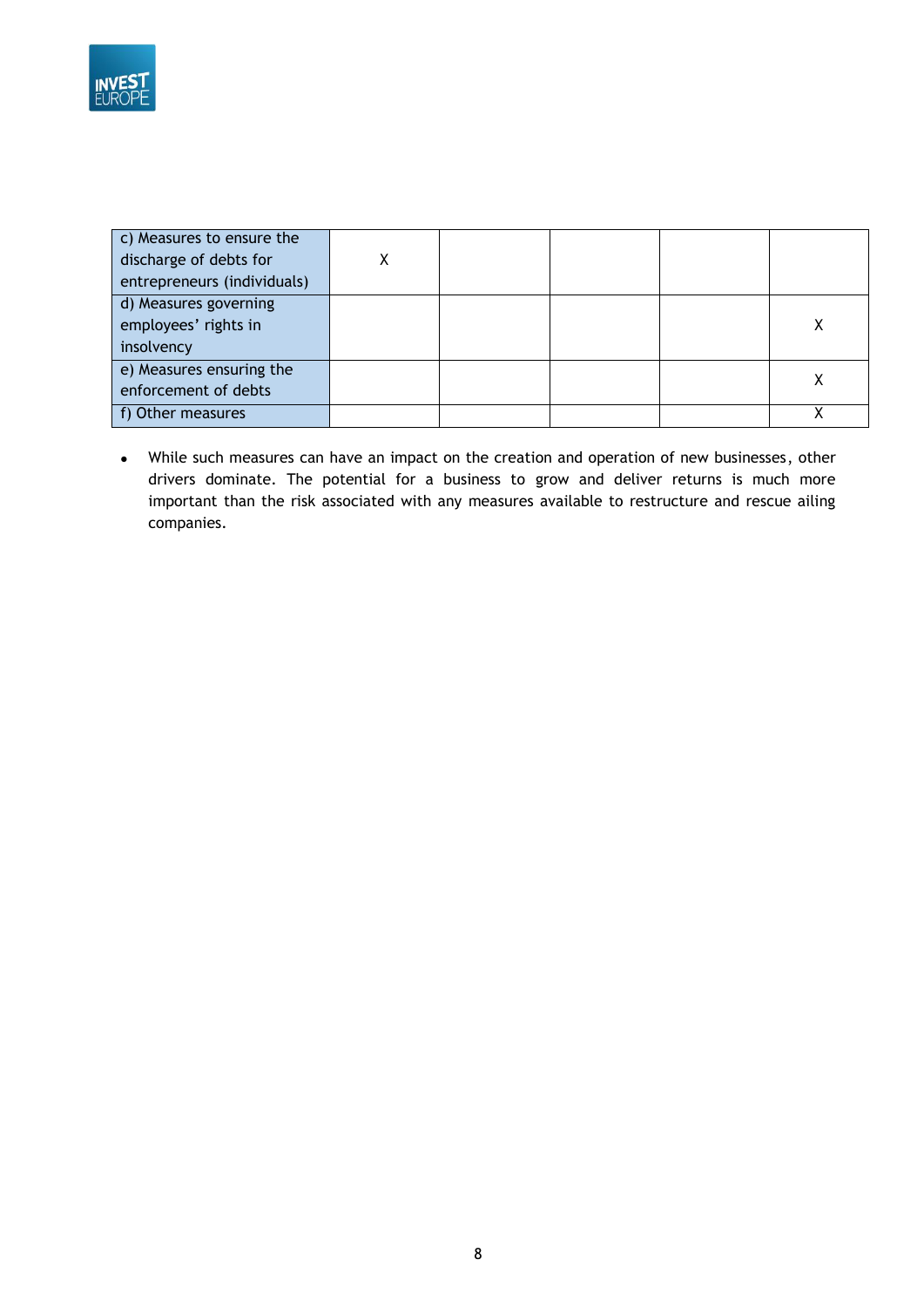

# <span id="page-8-0"></span>**2. Saving viable businesses in difficulty**

**Question 2.1. To what extent do existing differences between the laws of the Member States in the areas mentioned below affect the functioning of the Internal Market?**

*(For example, differences affect the Internal Market when creditors or investors and debtors are located in different Member States and this has an impact on the recovery of debts, the legal certainty of transactions, the quantification of risks etc.)*

#### Invest Europe response

|                               | To a large | To a         | To some | Not at all | No opinion |
|-------------------------------|------------|--------------|---------|------------|------------|
|                               | extent     | considerable | extent  |            |            |
|                               |            | extent       |         |            |            |
| a) Measures to give access    |            |              |         |            |            |
| to a toolkit enabling fast    | X          |              |         |            |            |
| restructuring                 |            |              |         |            |            |
| b) Measures to ensure the     |            |              |         |            |            |
| assessment of a debtor's      |            | X            |         |            |            |
| viability                     |            |              |         |            |            |
| c) Measures to provide        |            |              |         |            |            |
| minimum standards in          |            |              | X       |            |            |
| relation to the definition of |            |              |         |            |            |
| insolvency                    |            |              |         |            |            |
| d) Measures to lay down the   |            |              |         |            |            |
| duties of directors in        |            |              | χ       |            |            |
| companies in financial        |            |              |         |            |            |
| distress                      |            |              |         |            |            |
| e) Measures to protect new    |            |              |         |            |            |
| financing given to            |            |              | X       |            |            |
| companies that are being      |            |              |         |            |            |
| restructured                  |            |              |         |            |            |
| f) Measures to clarify the    |            |              |         |            |            |
| position of shareholders of   |            |              |         |            | X          |
| companies in insolvency or    |            |              |         |            |            |
| close to insolvency           |            |              |         |            |            |
| g) Measures to promote        |            |              |         |            |            |
| assistance to financially     |            |              |         |            | X          |
| distressed debtors            |            |              |         |            |            |
| h) Other measures             |            |              |         |            | X          |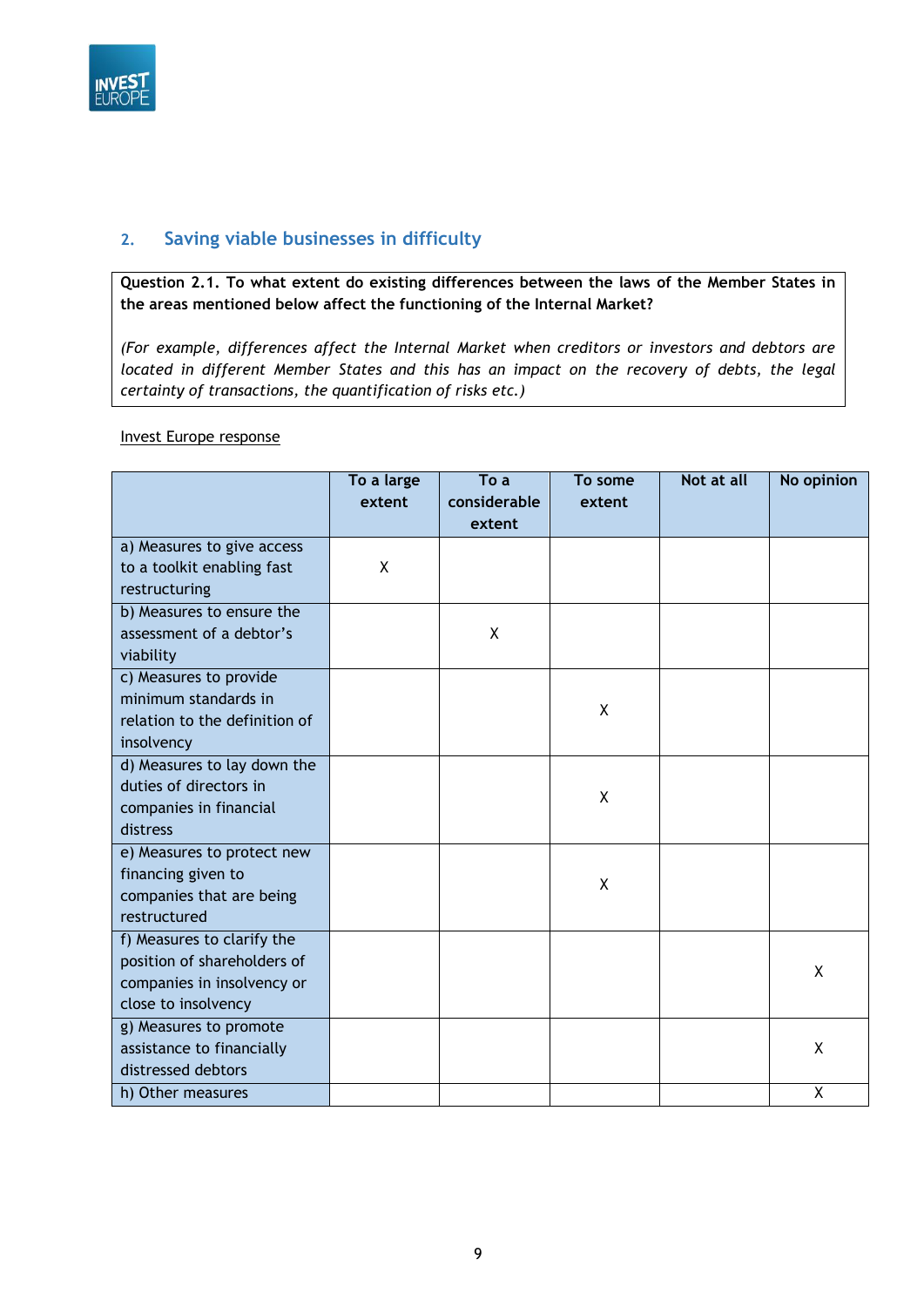

### **Please specify which other measures in national laws affect the functioning of the Internal Market.**

#### Invest Europe response

 Again we reiterate that differences in the laws of Member States are not necessarily barriers to the functioning of the EU internal market. But the key measures identified in a) to e) above do have a part to play and minimum standards that give access to such measures ought to be available in different Member States. The more convergence there is across Member States, this will mean that the operation of cross-border frameworks, such as the Recast Regulation on Insolvency Proceedings (Regulation 2015/848) will operate more efficiently in cross-border cases.

**Question 2.2. What impact do the different types of measures mentioned below have on saving viable businesses?**

|                               | <b>Very strong</b> | <b>Considerable</b> | Little | No impact at | No opinion |
|-------------------------------|--------------------|---------------------|--------|--------------|------------|
|                               | impact             | impact              | impact | all          |            |
| a) Measures to give access    |                    |                     |        |              |            |
| to a toolkit enabling fast    | X                  |                     |        |              |            |
| restructuring                 |                    |                     |        |              |            |
| b) Measures to ensure the     |                    |                     |        |              |            |
| assessment of the viability   | X                  |                     |        |              |            |
| of a debtor                   |                    |                     |        |              |            |
| c) Measures to provide        |                    |                     |        |              |            |
| minimum standards in          |                    |                     | X      |              |            |
| relation to the definition of |                    |                     |        |              |            |
| insolvency                    |                    |                     |        |              |            |
| d) Measures to lay down the   |                    |                     |        |              |            |
| duties of directors in        |                    | X                   |        |              |            |
| companies in financial        |                    |                     |        |              |            |
| distress                      |                    |                     |        |              |            |
| e) Measures to protect new    |                    |                     |        |              |            |
| financing given to            | X                  |                     |        |              |            |
| companies that are being      |                    |                     |        |              |            |
| restructured                  |                    |                     |        |              |            |
| f) Measures to clarify the    |                    |                     |        |              |            |
| position of shareholders of   |                    |                     |        | χ            |            |
| companies in insolvency or    |                    |                     |        |              |            |
| close to insolvency           |                    |                     |        |              |            |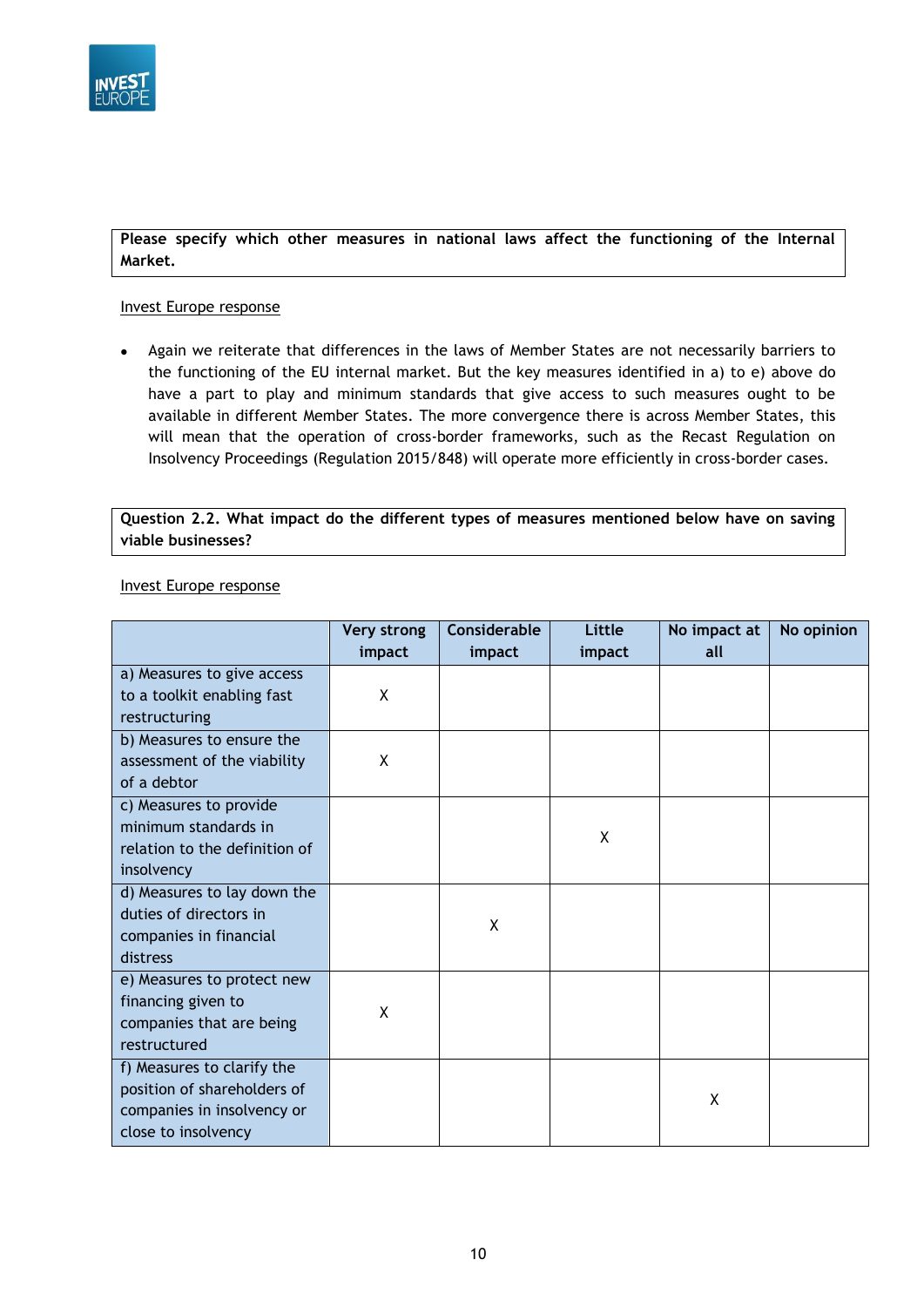

| g) Measures to promote    |  |  |  |
|---------------------------|--|--|--|
| assistance to financially |  |  |  |
| distressed debtors        |  |  |  |
| h) Other measures         |  |  |  |

**Please specify which other measures have an impact on saving viable businesses.**

#### Invest Europe response

 It should be recognised that any legislation for such measures is dependent upon the professionals that operate in this sphere and the infrastructure (most notably the courts) that supports them. Introducing common minimum standards will not necessarily result in a harmonised approach to insolvency laws. Practitioners and courts operate and apply and interpret legislation in different Member States in different ways. By way of example, one of the key concepts of the European Regulation on Insolvency Proceedings, "centre of main interests" (COMI), has been the subject of different interpretations in the different courts of the Member States. This has resulted in a number of referrals to the European Court of Justice, in order to clarify the meaning of COMI. In the case of any future Legislative Proposal we assume that this will take the form of a Directive requiring national legislation to implement and providing the potential for differences in implementation and application to remain.

**Question 2.3. If creditors are situated in a different Member State(s) than their debtors, what impact does this have on the restructuring of the business of debtors as opposed to a purely national situation?**

- **a) Very significant impact**
- **b) Significant impact**
- **c) Little impact**
- **d) No impact at all**
- **e) No opinion**

**Please explain your choice, including which aspects are particularly affected.**

#### Invest Europe response

 This depends upon the specific circumstances of any given situation. Creditor engagement is usually driven by the likely outcome and individual effect on creditors. For those with significant exposures there may be more of an incentive to participate in the process. For those with relatively little at stake, dealing with a different regime in a different Member State may not be worthwhile.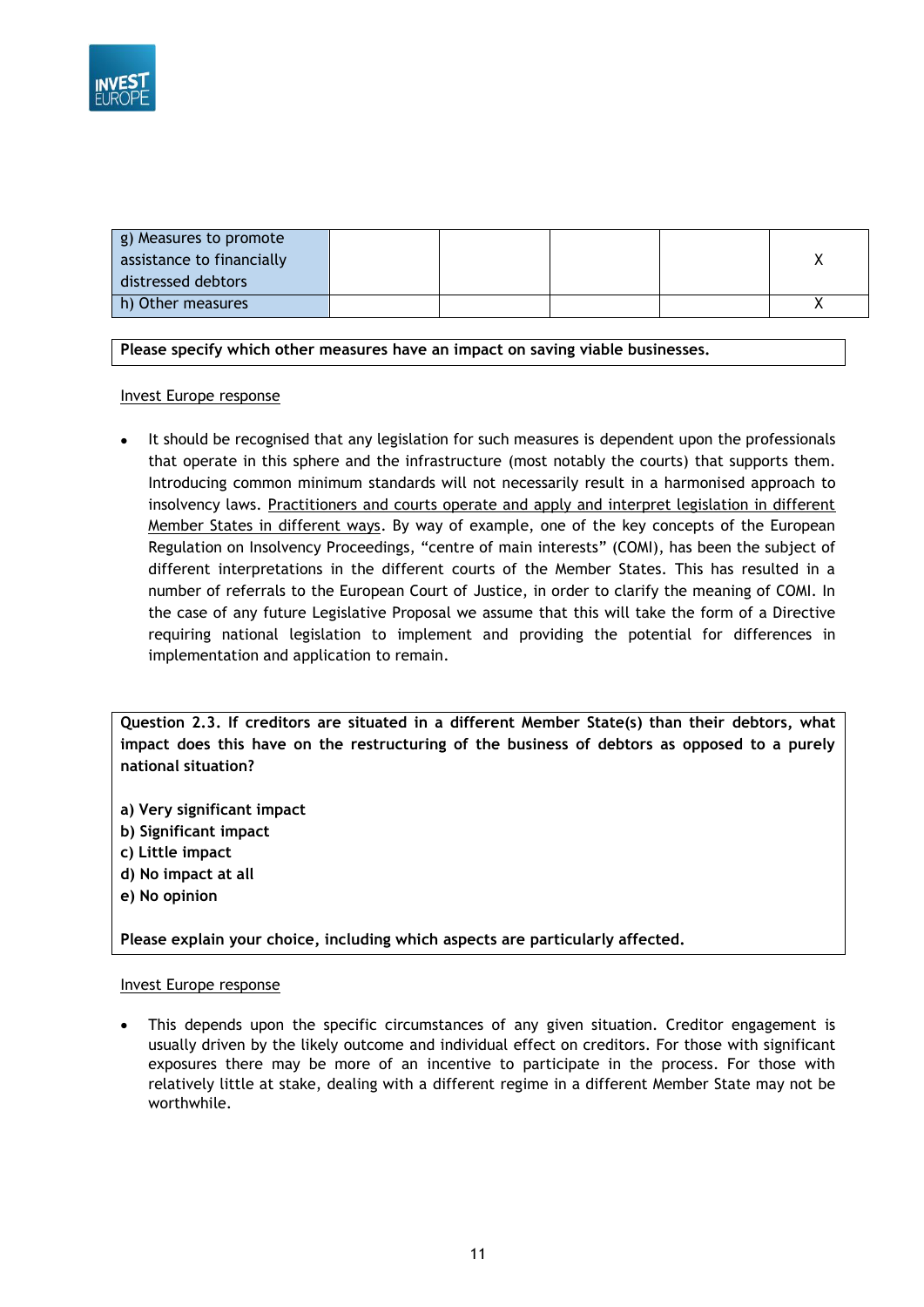

 Furthermore, creditors situated in a Member State that is different to the debtor's (or to the location of the main proceedings) may have different expectations of how proceedings should operate or the order of priorities. Such creditors still have the opportunity to disrupt a restructuring by opening proceedings in their home Member State. It is hoped that the Recast Insolvency Regulation, by introducing a clearer definition of "COMI" and allowing synthetic secondary proceedings, will help to reduce this.

**Question 2.4. When should debtors have access to a framework of restructuring measures enabling them to restructure their business/liabilities?**

**a) Only once the debtor is already insolvent b) Before the debtor is insolvent, but where there is a likelihood of imminent insolvency (for example because the debtor has lost a major client) c) At any time d) At another moment in time (please explain) e) No opinion**

#### Invest Europe response

b) Before the debtor is insolvent, but where there is a likelihood of imminent insolvency (for example because the debtor has lost a major client).

**If the response to Question 2.4. is a), b), c) or d) -> Question 2.4.1. Should such restructuring measures always require, at some stage, the opening of some sort of a formal procedure in which a court (or other competent authority or body) is involved?**

**a) Yes, as of the beginning of the negotiations on a restructuring plan**

**b) Yes, from the moment it becomes necessary to stay enforcement actions (moratorium) or obtain confirmation for the restructuring plan**

- **c) No, the involvement of a court should not be an absolute requirement**
- **d) Other options (please explain)**
- **e) No opinion**

#### Invest Europe response

c) Having a variety of procedures, both court supervised and out of court, will mean that debtors, irrespective of their size and complexity will be able to choose a procedure which is appropriate to their needs.

However, a balance should be struck between (a) allowing out of court restructurings (which have the advantage of being less-time consuming and expensive than court-based restructurings) and (b)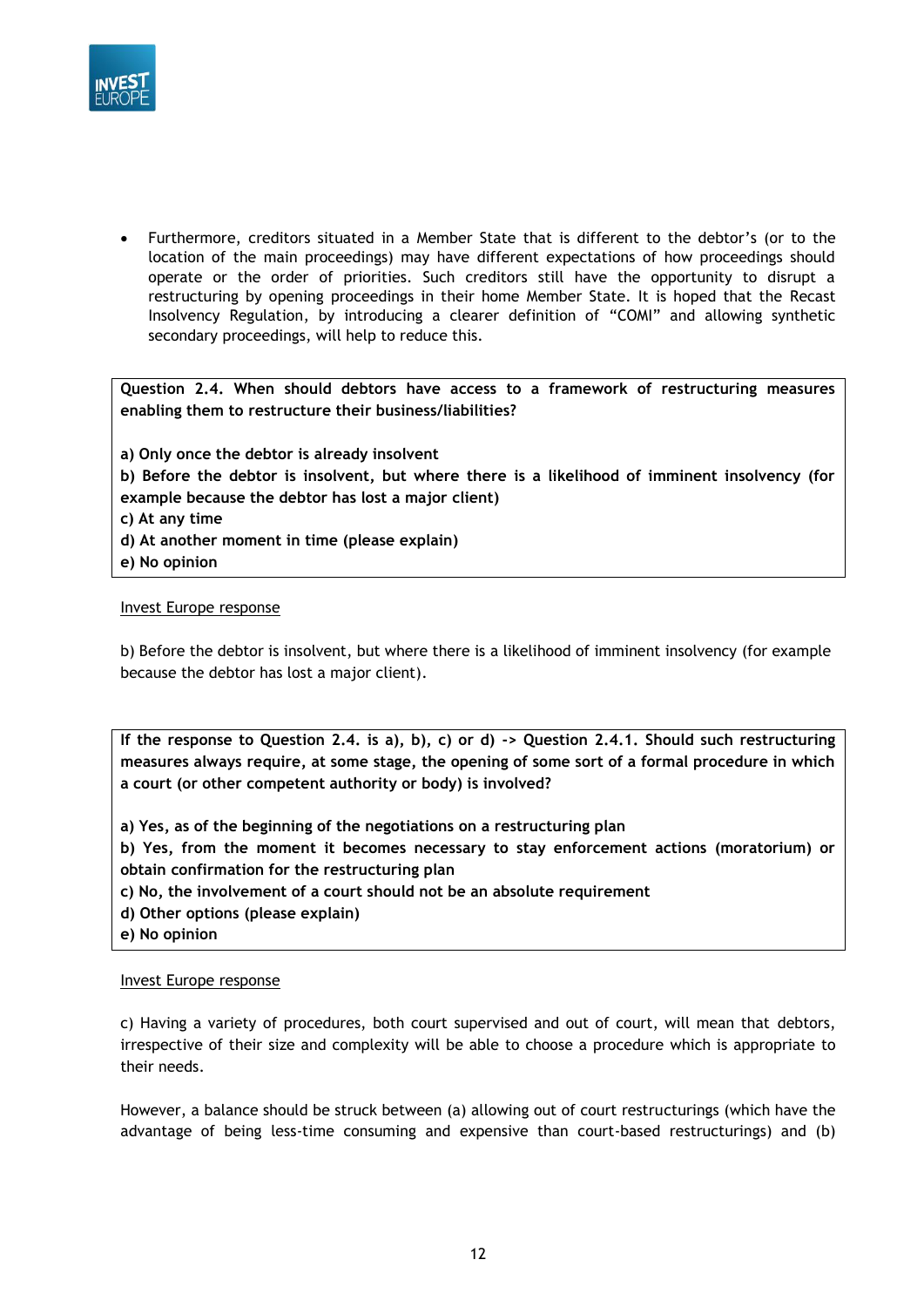

having appropriate safeguards in place if creditors' claims are to be compromised, or where there is to be a moratorium imposed on creditors. Such safeguards will often require some form of supervision by the court or an officeholder.

**Question 2.4.2. Should such restructuring procedures always require publicity (e.g. through an Insolvency Register)?**

**a) Yes, as of the beginning of the negotiations on a restructuring plan b) Yes, from the moment it becomes necessary to stay enforcement actions (moratorium) or obtain confirmation for the restructuring plan c) No, publicity should not be an absolute requirement d) Other options (please explain) e) No opinion**

#### Invest Europe response

c) No, but where restructuring procedures impact upon creditor rights without their consent those affected should at a minimum be notified and provided with information that enables them to take action (if necessary) to protect their interest and if appropriate to vary the effects of the restructuring.

**Question 2.5. Restructuring measures in which the courts are involved to a lesser degree (e.g. only for the confirmation of a restructuring plan) or not at all (e.g. an out-of-court process) should be available to:** (choose all that apply)

- **a) Microenterprises (up to 10 employees)**
- **b) Small and medium-sized enterprises, excluding microenterprises**
- **c) Large enterprises**
- **d) Other (please explain)**
- **e) No opinion**

#### Invest Europe response

- a) Microenterprises (up to 10 employees)
- b) Small and medium-sized enterprises, excluding microenterprises
- c) Large enterprises

We believe that having a broad range of restructuring measures available irrespective of a debtor's size is essential.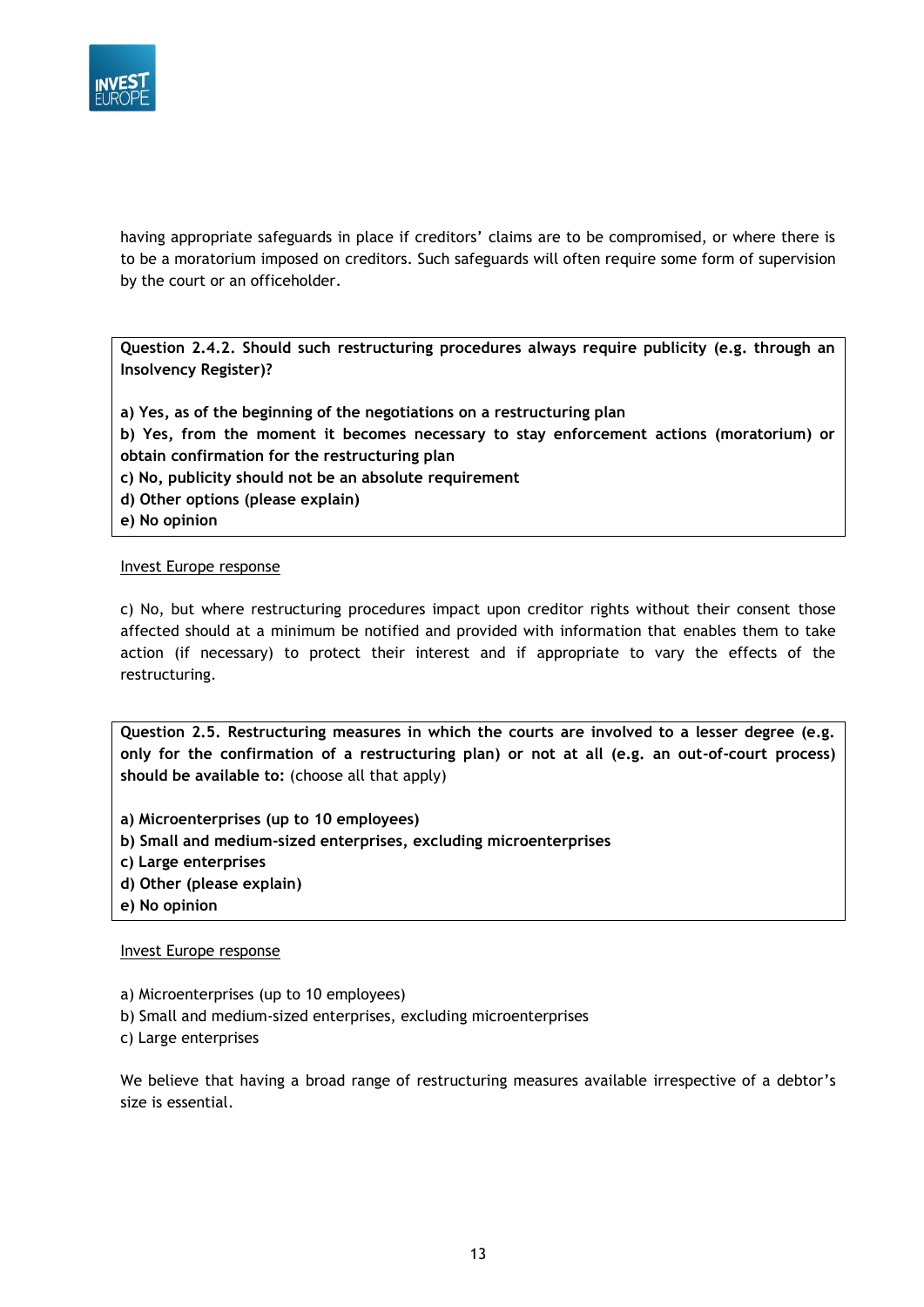

**Question 2.6. Who should do the assessment of whether a debtor is viable and fit for restructuring?**

**a) The courts or external experts appointed by the courts**

**b) The debtor or external experts chosen by the debtor**

- **c) The creditors or external experts chosen by the creditors**
- **d) Other persons or bodies than those listed in points a), b) or c) (please specify who)**
- **e) No one**
- **f) No opinion**

#### Invest Europe response

Initially, it will be the debtor that considers whether it needs to restructure and whether it is viable to do so. But creditors will also wish to assess the viability at an early stage so they too can ascertain whether they support the restructuring. Assessing value and mediating between different, competing interests may also be contentious, especially depending on the nature of the debtor and its assets, so the court may also need to be involved in the process.

a) The courts or external experts appointed by the courts

c) The creditors or external experts chosen by the creditors

**Question 2.7. Is there a need for a common definition of insolvency at EU level?**

**a) Yes b) No c) Other (please explain)**

**d) No opinion**

#### Invest Europe response

b) No. The ability to continue good faith negotiations with creditors without a strict time line to file for a public process is often helpful.

#### Furthermore:

- We do not believe that tests for insolvency should be harmonised. There is already considerable case law and new primary legislation in this area may be unhelpful, not least by introducing new tests that would inevitably require interpretation and almost entail further recourse to the courts.
- We do not think that priority should be given to the development of standard model forms or templates. The problem does not lie in the lack of templates; rather, it is situated in the lack of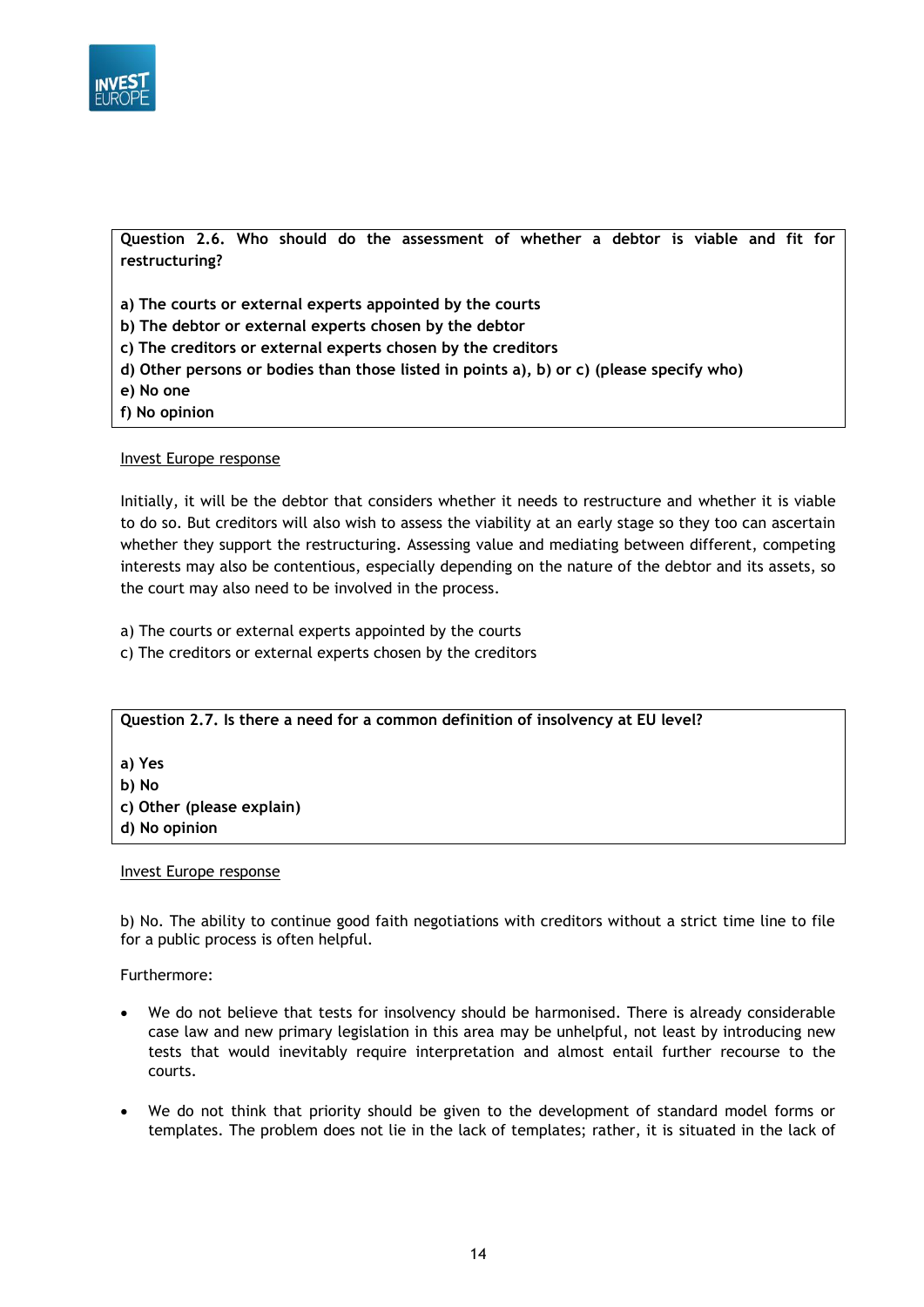

understanding and failure to recognise that the restructuring is necessary, together with a lack of support during the proceeding that makes rescue difficult.

**If the response to Question 2.7. is Yes ->** 

**Question 2.7.1. What should be included in such a definition (insolvency test)?**

**a) Inability to pay debts as soon as they fall due (illiquidity/cash flow test) b) Value of a company's assets compared with its liabilities, including prospective and contingent liabilities (balance sheet test) c) The combination of an illiquidity and a balance sheet test**

**d) Other (please specify)**

**e) No opinion**

Invest Europe response

Not applicable.

**Question 2.8. Should debtors in the context of restructuring measures be able to keep control over the day-to-day operations of their business (so-called 'debtor-in-possession arrangements')?**

**a) Yes, without any supervision or control**

**b) Yes, but subject to supervision from a suitably qualified mediator/supervisor/court**

**c) Yes, but subject to conditions other than supervision from a suitably qualified mediator/ supervisor/court**

**d) No, debtors should not be able to keep control over the day-to-day operations at all**

**e) Other**

**f) No opinion**

**Please explain.**

#### Invest Europe response

b) Yes, but subject to supervision from a suitably qualified mediator/supervisor/court

The supervision from a suitably qualified mediator/supervisor/court should only take place concerning relevant operations, i.e., those acts which could affect significantly the debtor's financial situation.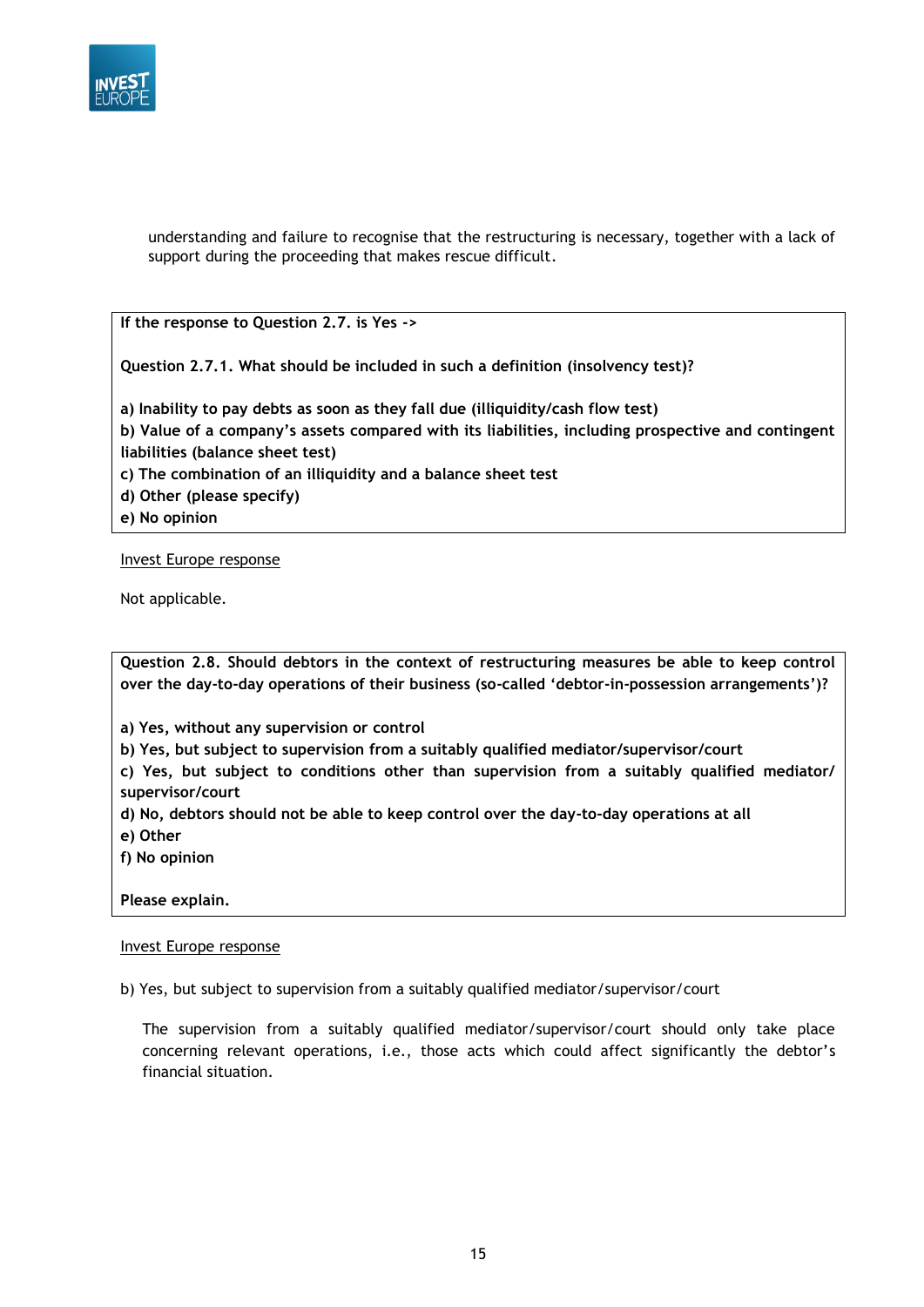

#### **Question 2.9. When should debtors be able to ask for a stay of individual enforcement actions?**

**a) Only in formal insolvency proceedings**

- **b) In formal insolvency proceedings and in preventive/pre-insolvency restructuring procedures**
- **c) Other**
- **d) No opinion**

**Please explain.**

Invest Europe response

b) In formal insolvency proceedings and in preventive/pre-insolvency restructuring procedures

**If the answer to Question 2.9. is a), b) or c) -> Question 2.9.1. For how long should the enforcement of actions of individual creditors be stayed once the restructuring attempts are ongoing?**

- **a) 2-3 months, without the possibility of renewal**
- **b) 4-6 months, without the possibility of renewal**
- **c) 2-3 months, with the possibility of renewal in certain circumstances**
- **d) 4-6 months, with the possibility of renewal in certain circumstances**
- **e) Any time limit set by the court subject to the fulfilment of certain conditions**
- **f) Other**
- **g) No opinion**

#### **Please explain.**

#### Invest Europe response

e) Any time limit set by the court subject to the fulfilment of certain conditions, bearing in mind the timeframe established by law for the duration of the ongoing restructuring proceedings

**Question 2.9.2. Should an individual creditor be allowed to ask the court to lift the stay granted to the debtor?**

- **a) Yes, in all cases**
- **b) Yes, subject to certain conditions**
- **c) No**
- **d) Other**
- **e) No opinion**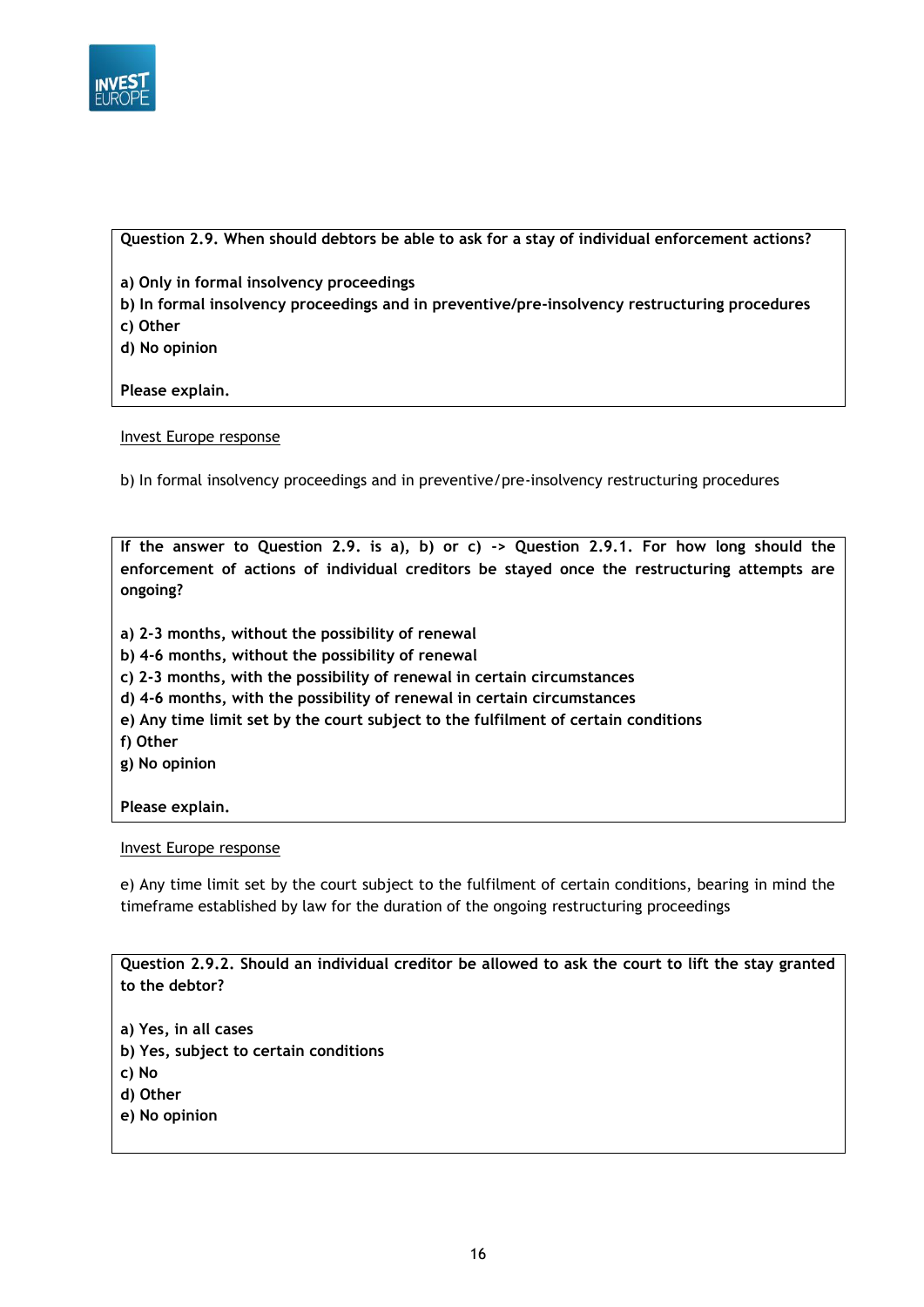

#### **Please explain.**

Invest Europe response

b) Yes, subject to certain conditions. An equitable stay should ensure that creditors whose rights are stayed are adequately protected or there is, at least, an assessment of whether the prejudice caused to the individual creditor by the stay is outweighed by the benefit to the restructuring/general body of creditors. A balance must be struck between depriving creditors (especially secured creditors) of their contractual or proprietary rights to enforce or repossess, and allowing the debtor breathing space to restructure.

**Question 2.10. Should a restructuring plan adopted by the majority of creditors be binding on all creditors provided that it is confirmed by a court?**

**a) Yes, including on secured creditors**

**b) Yes, but secured creditors should be exempted**

**c) No**

- **d) Other (please explain)**
- **e) No opinion**

Invest Europe response

a) Yes, including on secured creditors

**If the answer to Question 2.10 is Yes (a or b) or Other (d) -> Question 2.10.1. Should a 'crossclass cram down' (i.e. the confirmation of the restructuring plan supported by some classes of creditors in spite of the objections of some other classes of creditors), be possible?**

**a) Yes, in all cases b) Yes, but subject to certain conditions (please specify) c) No d) Other (please explain) e) No opinion**

#### Invest Europe response

b) Yes, but subject to certain conditions (e.g. depending on the percentage of votes and subject to the plan being fair and reasonable and creditors in the dissenting class being no worse off than the other likely alternative).

There should also be a recognition that any such process should allow creditors who have no economic interest in the debtor to be excluded or crammed-down.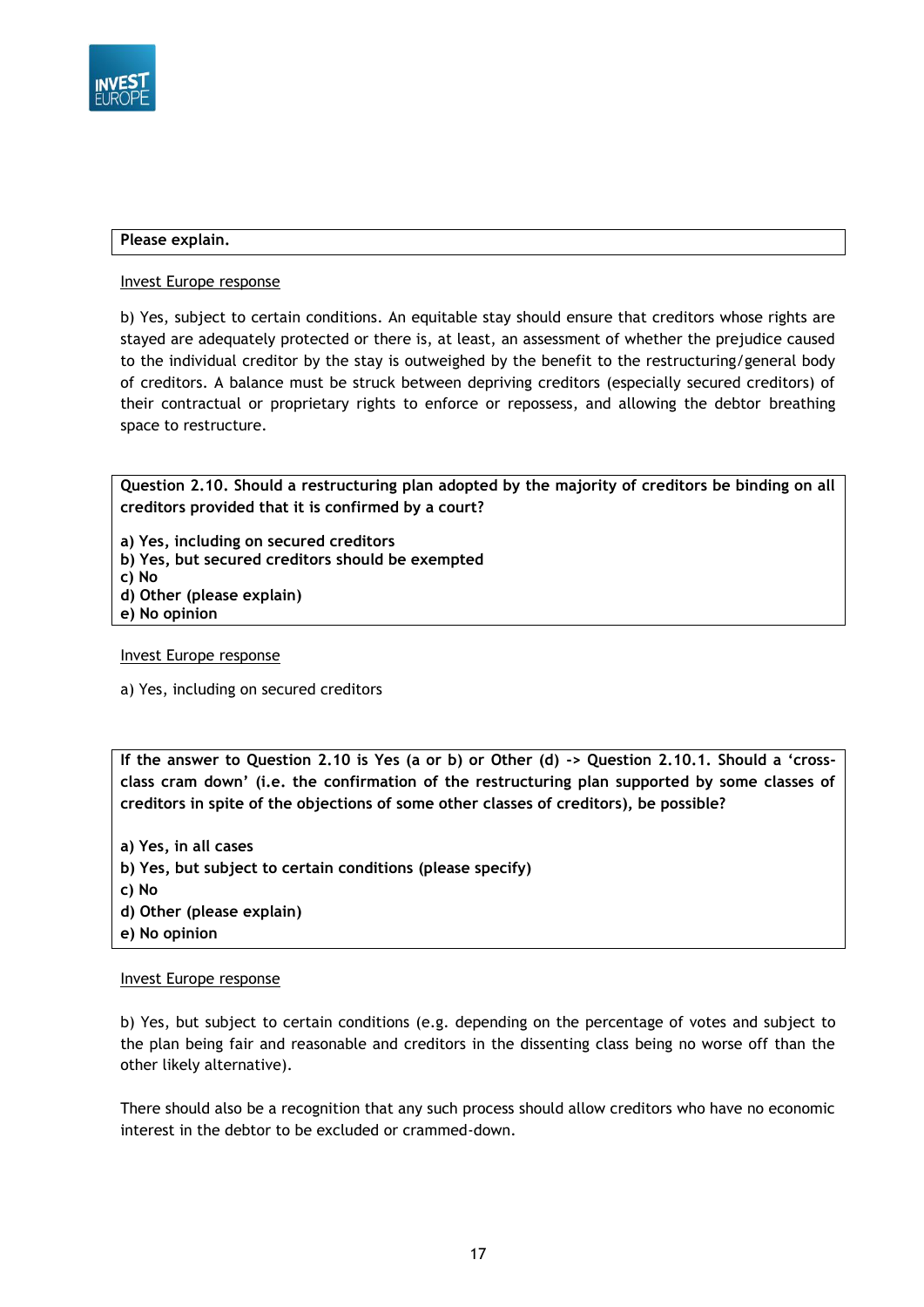

**Question 2.11. Should financing necessary for the implementation of a restructuring plan/ ensuring current operations be protected if the restructuring subsequently fails and insolvency proceedings are opened?**

**a) Yes, always b) Yes, but only if agreed in the restructuring plan and confirmed by the court c) No, never d) Other (please specify) e) No opinion**

Invest Europe response

a) Yes, always but subject to necessary safeguards to ensure that existing creditors are adequately protected and that the financing is on fair terms.

**Question 2.12. Should directors of companies be incentivised to take appropriate preventive measures if companies are in distress but not yet insolvent, for example by being able to avoid related liability?**

**a) Yes**

**b) No**

**c) Other**

**d) No opinion**

**Please explain.**

Invest Europe response

b) No. While directors ought to be encouraged to take early action, they should not be driven to initiate a formal process in order to simply avoid personal liability when in fact an alternative course of action may be better for the creditors as a whole. We have seen that in certain jurisdictions where liability is triggered by a mandatory filing period this can have a negative impact on the possibility of a restructuring.

In some jurisdictions rigid rules may force directors to file for formal insolvency at too early a stage, thus closing off other more appropriate procedures or measures. If the company is in distress the directors should (of course) take appropriate preventative measures, without having to be concerned about their personal liability. National laws should allow or incentivise directors to recognise a problem and take action at this stage. Laws which oblige directors to take some form of given action when particular insolvency triggers occur is too rigid.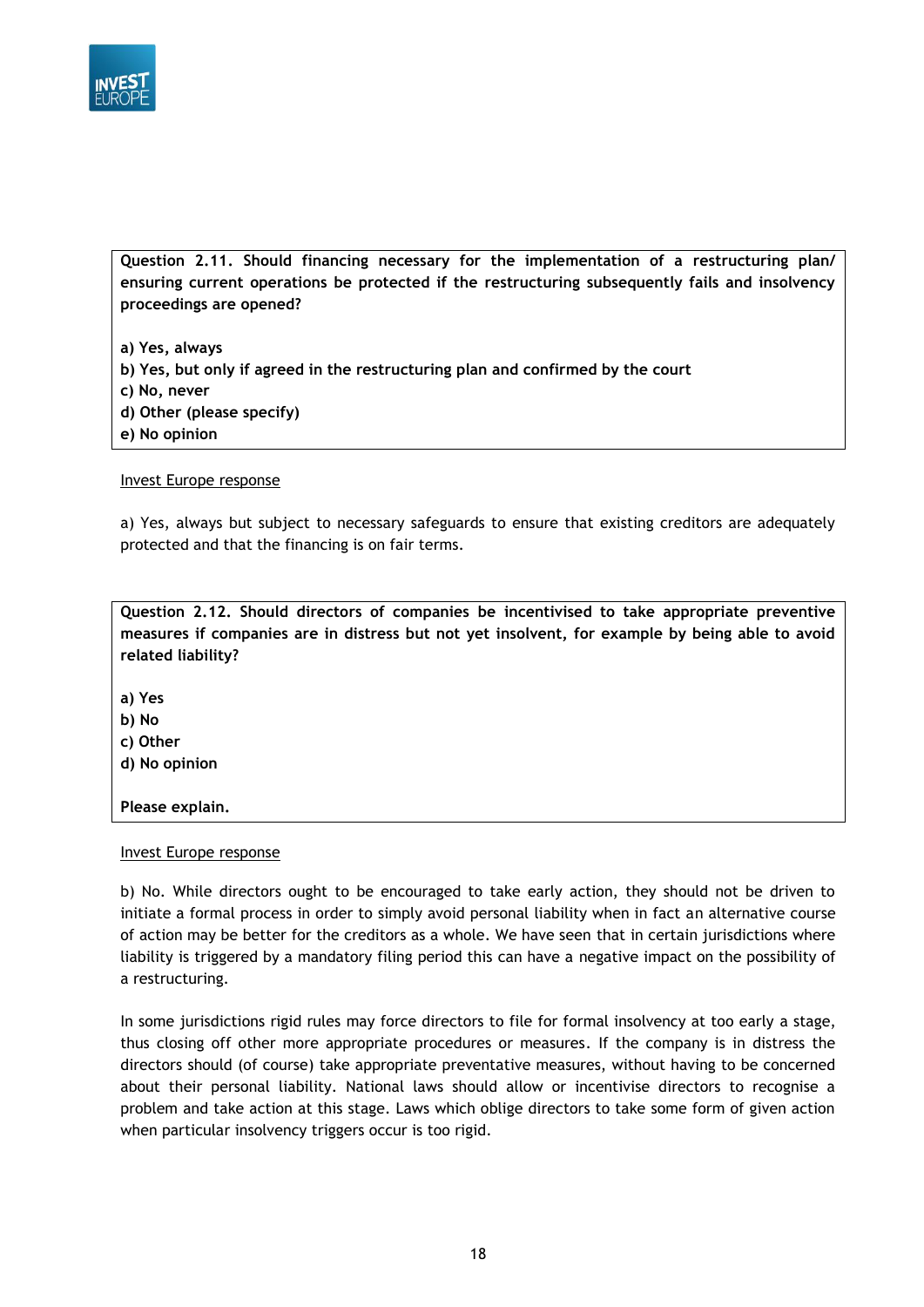

**Question 2.13. Should Member States be encouraged to take specific action to help debtors in financial distress, such as setting up special funds or insurance systems covering the provision of cheap and accessible restructuring advice, possibly subject to certain conditions?**

**a) Yes, for all debtors b) Yes, but only for SMEs c) Yes, but only for SMEs and individuals d) Yes, but only for individuals e) No f) Other actions (please explain) g) No opinion**

Invest Europe response

d) Yes, but only for individuals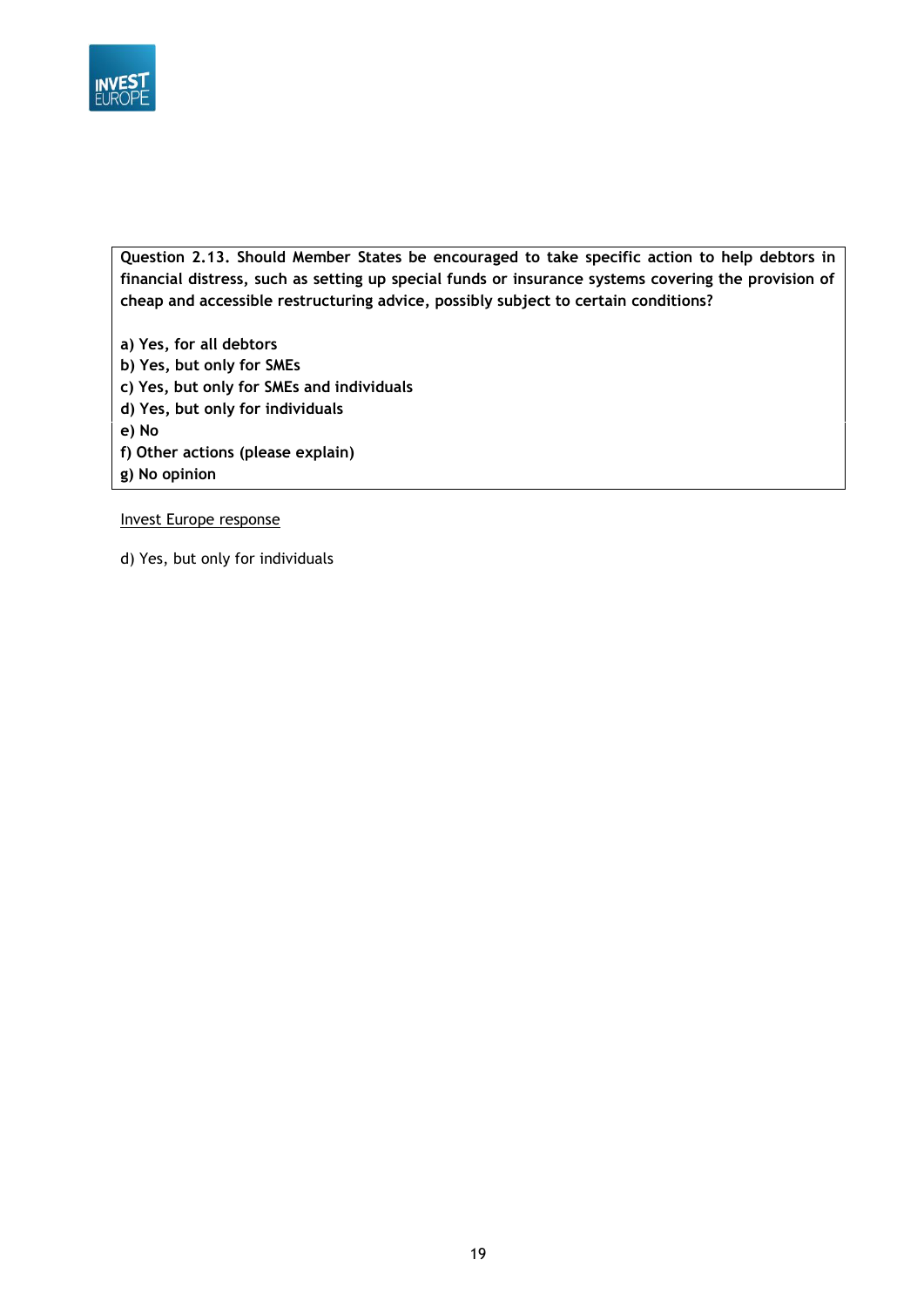

## <span id="page-19-0"></span>**3. Second chance**

**Question 3.1. Should honest debtors (entrepreneurs and consumers) who are over-indebted be offered the chance to restructuring their debt?**

**a) Yes, entrepreneurs (individuals) as well as consumers**

- **b) Only entrepreneurs (individuals) for debts related to their professional activity**
- **c) Only consumers**
- **d) Neither entrepreneurs (individuals) nor consumers**
- **e) Other options**
- **f) No opinion**

**Please explain.**

#### Invest Europe response

a) Yes, entrepreneurs (individuals) as well as consumers

**If the answer to Question 3.1. is a), b), c), d) or e) -> Question 3.1.1. To what extent do existing differences between the laws of Member States in the area of second chance affect the functioning of the Internal Market?**

*(For example, differences affect the Internal Market when creditors or investors and debtors are located in different Member States and this has an impact on the recovery of debts, the legal certainty of transactions, the quantification of risks etc.)*

**a) To a large extent b) To a considerable extent c) To some extent d) Not at all e) No opinion**

#### Invest Europe response

c) To some extent. Individuals may seek to invoke a more favourable discharge period by moving the centre of their main interests. Such manipulation will be curtailed to a degree by the amendments introduced by the Recast Insolvency Regulation which requires individual debtors to have an established COMI for a six-month period before they initiate a formal process in that Member State. Previous manipulation has meant that it has been difficult to assess the risk of insolvency in any given Member State with any sufficient degree of certainty.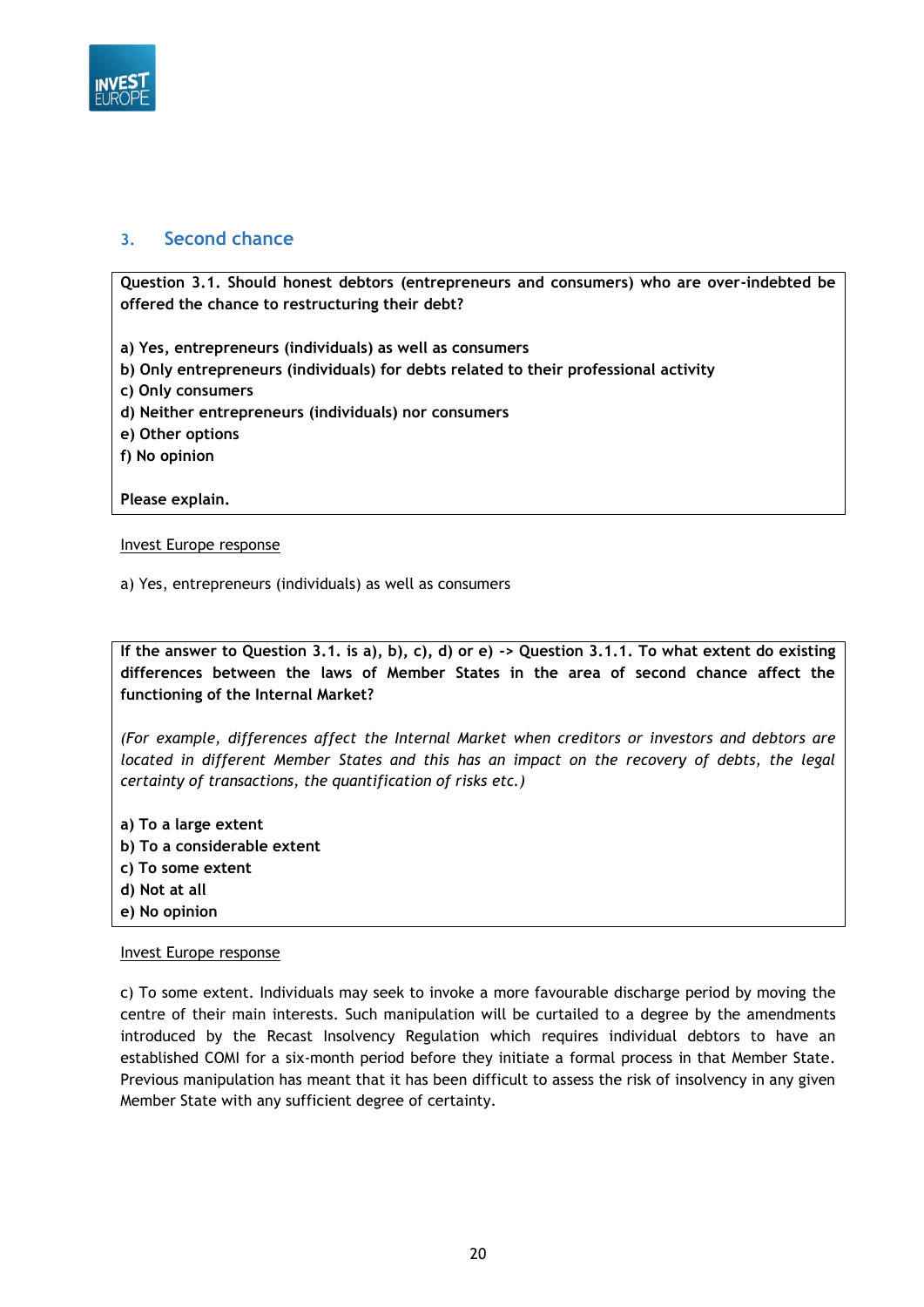

#### **Question 3.2. Should over-indebted individuals have access to free or low cost debt advice?**

**a) Yes, entrepreneurs (individuals) and consumers, possibly subject to certain conditions**

**b) Only entrepreneurs (individuals) for debts related to their professional activity, possibly subject to certain conditions**

**c) Only consumers, possibly subject to certain conditions**

- **d) Neither entrepreneurs (individuals) nor consumers**
- **e) Other options (please explain)**
- **f) No opinion**

**Please explain what particular conditions, if any, should be attached to such access.**

#### Invest Europe response

a) Yes, entrepreneurs (individuals) and consumers, possibly subject to certain conditions

**Question 3.3. Should a full discharge of debts, possibly subject to certain conditions, be offered to all over-indebted individuals provided they are 'honest' debtors?**

- **a) Yes, to entrepreneurs (individuals) and consumers**
- **b) Only to entrepreneurs (individuals) for debts related to their professional activity**
- **c) Only to consumers**
- **d) Neither to entrepreneurs (individuals) nor to consumers**
- **e) Other options**
- **f) No opinion**

**Please explain.**

#### Invest Europe response

a) Yes, to entrepreneurs (individuals) and consumers

**If the answer to Question 3.3. is a), b), c) or e) Question 3.3.1. Should the test of 'honesty' be made the same across all EU Member States?**

**a) Yes**

- **b) No**
- **c) No opinion**

**If yes, what should be the substance of such test? Please explain.**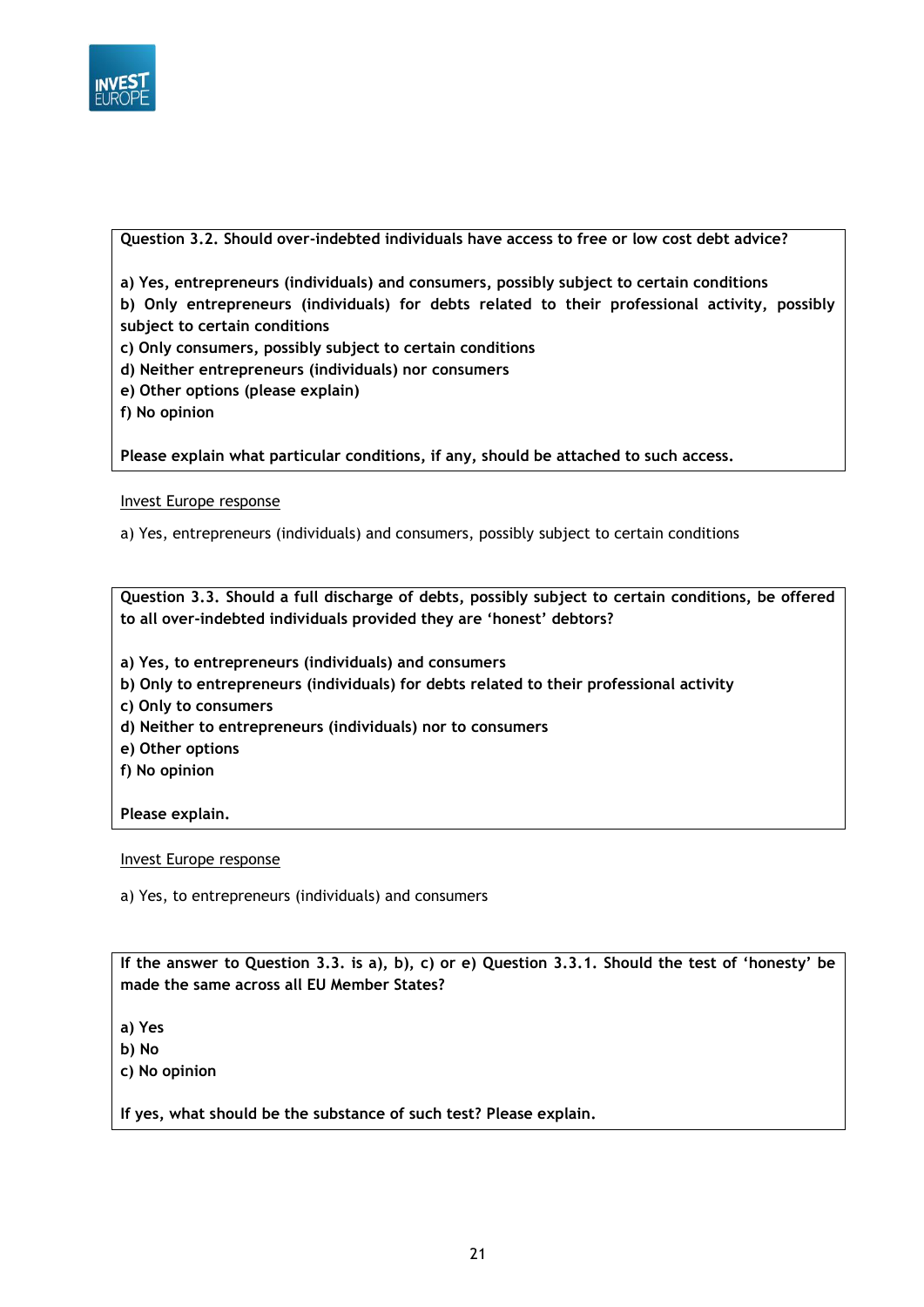

#### Invest Europe response

a) Yes. The debtor should have to have co-operated in the formal process and not be guilty of any fraud or dishonesty either before or during the bankruptcy.

**Question 3.3.2. What should be the maximum discharge period for honest debtors who cannot repay their debts (in other words, what should be the period after which such debtors would be completely discharged from debt, as long as they meet the obligations imposed by national laws)?**

**a) 1 year or less b) 3 years c) 5 years d) More than 5 years e) Other f) No opinion**

### **Please explain.**

#### Invest Europe response

a) 1 year or less but there may be exceptional instances where it is acceptable to extend the discharge period (for example, where the debtor is guilty of fraud or dishonesty).

**Question 3.3.3. In the case of debtors that are insolvent, should a full discharge be conditional on the repayment of a certain amount of debt?**

**a) Yes b) No c) Other options (please explain) d) No opinion**

**If yes, please specify what that amount should be.**

#### Invest Europe response

a) Yes, with the amount depending on the value of available assets/assets to be liquidated

**Question 3.3.4. Which special types of debt should be excluded from discharge?** (choose all that apply)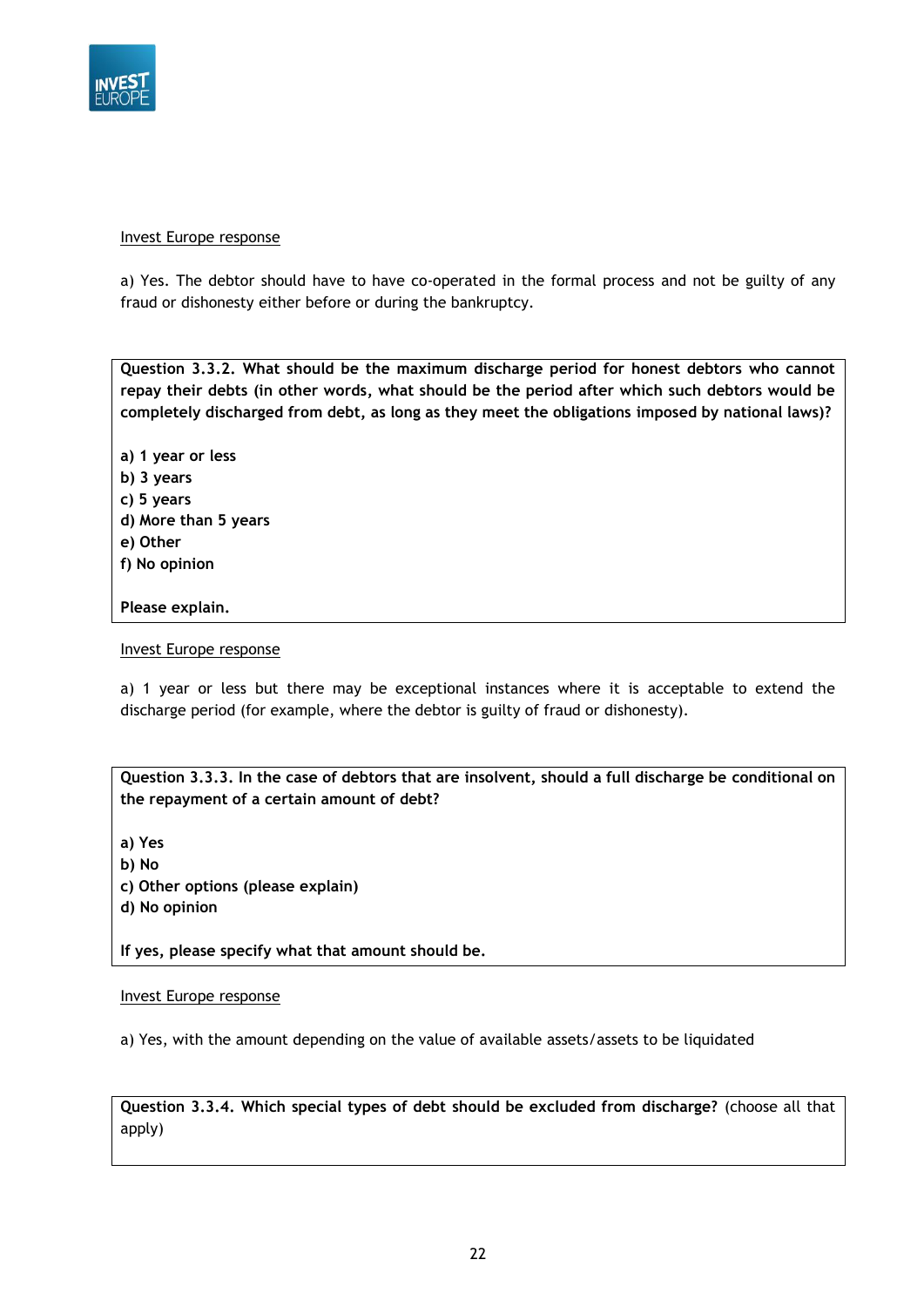

- **a) Tort claims b) Fines c) Child support d) Tax and other public liabilities**
- **e) Other types of debt (please specify)**
- **f) No opinion**

#### Invest Europe response

e) Matrimonial contributions, child support payments and criminal penalties should be excluded, as we believe there are wider public policy reasons for ensuring they are not the subject of a discharge. Failure to protect such debts could lead to abuse.

**Question 3.4. If it is decided that the discharge of debts should be offered to all individuals, whether entrepreneurs or consumers, should the conditions for the discharge be the same?**

**a) Yes**

**b) No, the conditions applicable to entrepreneurs should be stricter than those applicable to consumers**

**c) No, the conditions applicable to consumers should be stricter than those applicable to entrepreneurs**

**d) Other options**

**e) No opinion**

Invest Europe response

d) Other options

### **Question 3.4.1. Please explain.**

#### Invest Europe response

It is important to avoid discouraging entrepreneurs from starting businesses and one might therefore look at the rules in this area and reflect whether they can make a contribution.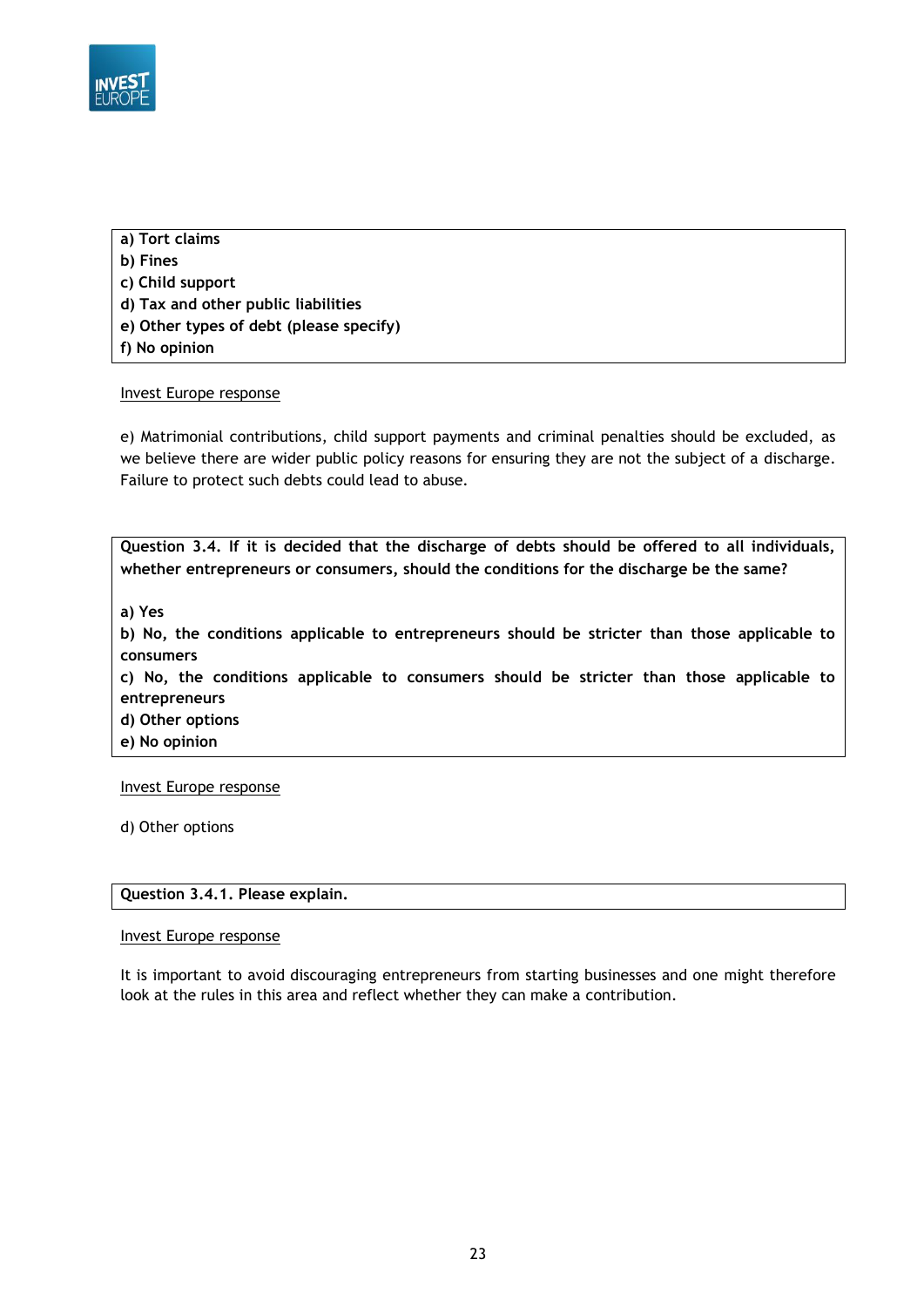

# <span id="page-23-0"></span>**4. Increasing the efficiency and effectiveness of the recovery of debts**

**Question 4.1. To what extent do existing differences between the laws of the Member States in the areas mentioned below affect the functioning of the Internal Market? Please explain.**

*(For example, differences affect the Internal Market when creditors or investors and debtors are located in different Member States and this has an impact on the recovery of debts, the legal certainty of transactions, the quantification of risks etc.)*

#### Invest Europe response

|                             | To a large<br>extent | To a<br>considerable | To some<br>extent | Not at all | No opinion |
|-----------------------------|----------------------|----------------------|-------------------|------------|------------|
|                             |                      | extent               |                   |            |            |
| a) Minimum standards on     |                      |                      |                   |            |            |
| the ranking of claims in    |                      |                      | χ                 |            |            |
| formal insolvency           |                      |                      |                   |            |            |
| proceedings                 |                      |                      |                   |            |            |
| b) Minimum standards on     |                      |                      | X                 |            |            |
| avoidance actions           |                      |                      |                   |            |            |
| c) Minimum standards        |                      |                      |                   |            |            |
| applicable to insolvency    |                      |                      | X                 |            |            |
| practitioners/mediators/    |                      |                      |                   |            |            |
| supervisors                 |                      |                      |                   |            |            |
| d) Measures providing for a |                      |                      |                   |            |            |
| specialisation of courts or |                      | X                    |                   |            |            |
| judges                      |                      |                      |                   |            |            |
| e) Measures to shorten the  |                      |                      |                   |            |            |
| length of insolvency        |                      | X                    |                   |            |            |
| proceedings                 |                      |                      |                   |            |            |
| f) Measures to prevent      |                      |                      |                   |            |            |
| disqualified directors from |                      |                      |                   |            | X          |
| starting new companies in   |                      |                      |                   |            |            |
| another Member State        |                      |                      |                   |            |            |
| g) Other measures           |                      |                      |                   |            | χ          |

 For more complex transactions, the differences will be part of the risk assessment at the outset. As long as those risks are identifiable and quantifiable, the differences are not necessarily obstacles to investment.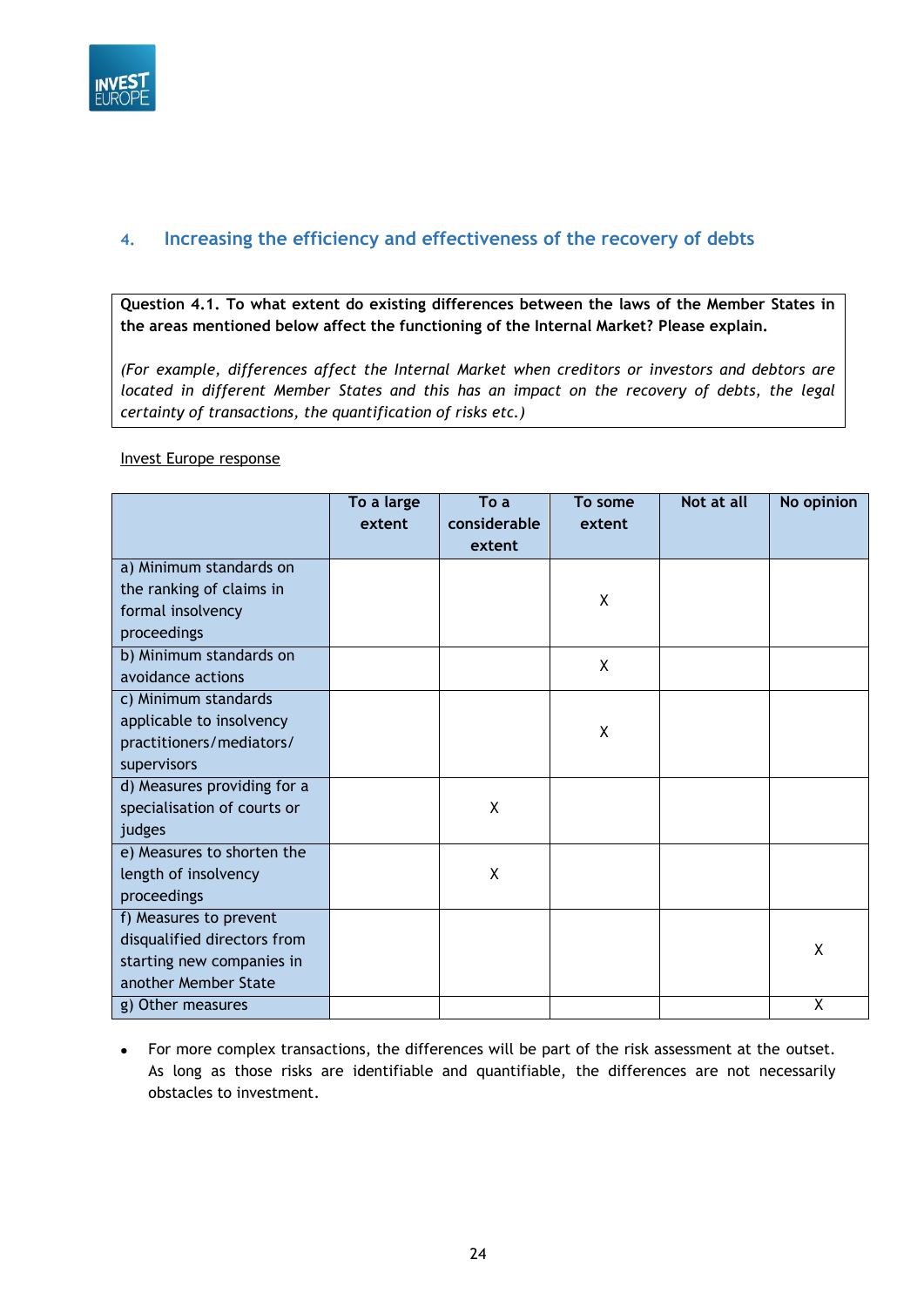

**Question 4.2. Which measures would contribute to increasing the recovery rates of debts?**  (choose all that apply)

**a) Minimum standards on the ranking of claims in formal insolvency proceedings**

**b) Minimum standards on avoidance actions**

- **c) Minimum standards applicable to insolvency practitioners/mediators/supervisors**
- **d) Measures providing for a specialisation of courts or judges**
- **e) Measures to shorten the length of insolvency proceedings**

**f) Measures to prevent disqualified directors from starting new companies in another Member State**

- **g) Other measures (please explain)**
- **h) No opinion**

#### Invest Europe response

c) Minimum standards applicable to insolvency practitioners/mediators/supervisors

- d) Measures providing for a specialisation of courts or judges
- e) Measures to shorten the length of insolvency proceedings

As regards insolvency practitioners in particular:

- In order to ensure high-quality services from insolvency practitioners dealing with insolvency cases, creditors should be able to influence the appointment of insolvency practitioners.
- Within the context of removing obstacles to the proper exercise of the duty for insolvency practitioners to cooperate in cross-border proceedings within the scope of the European Insolvency Regulation, it is important to keep in mind that maintaining "going concern" on a group level is often vital to the outcome of restructuring and bankruptcy realizations.

As regards the specialisation of judges:

 We do see benefit in any future legislative proposal recommending the specialisation of judges who are/will be in charge of insolvency cases in order to speed up proceedings and respond quickly to calls for stay, plan confirmation, challenges to the plan, etc. Jurisdictions that have done this have benefitted.

**Question 4.3. Which claims should have priority in insolvency proceedings (i.e. be satisfied first from the proceeds of the insolvent estate)?** (choose all that apply)

**a) Secured creditors should be satisfied in principle before all other creditors**

**b) Secured creditors should be satisfied before unsecured creditors but not before privileged creditors such as employees and/or tax and social security authorities**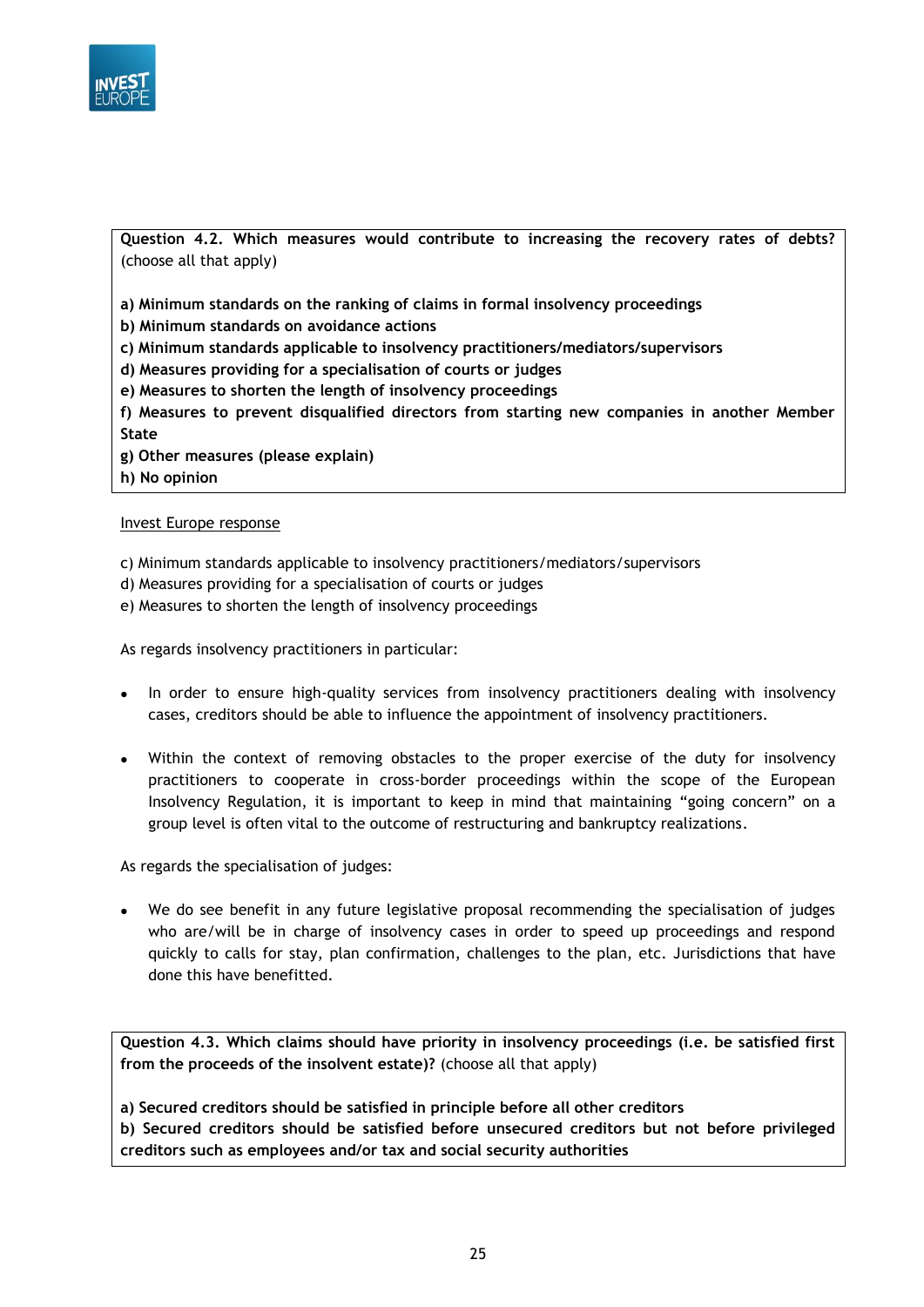

**c) Tort claims should have a higher priority than other unsecured claims d) Other ranking of priorities**

**e) No opinion**

**Please explain.**

Invest Europe response

a) Secured creditors should be satisfied in principle before all other creditors

Secured creditors should have priority up to the real value of the collateral. Save for restructuring process costs priority any other priorities would only be detrimental to a well-functioning market.

**Question 4.4. What minimum standards should be harmonised for 'avoidance actions'?** (choose all that apply)

**a) Rules on the types of transactions which could be avoided**

**b) Rules on 'suspect periods' (periods of time before insolvency when a transaction is presumed to be detrimental to creditors)**

**c) Other rules**

**d) No opinion**

**Please explain.**

Invest Europe response

a) Rules on the types of transactions which could be avoided

b) Rules on 'suspect periods' (periods of time before insolvency when a transaction is presumed to be detrimental to creditors)

There are already similar types of avoidance actions in each of the Member States. We do not believe that a harmonised approach will necessarily improve investment or indeed recovery rates.

**Question 4.5. In what areas would minimum standards for insolvency practitioners help to increase the efficiency and effectiveness of insolvency proceedings?** (choose all that apply)

- **a) Licensing and registration requirements**
- **b) Personal liability**
- **c) Subscribing to a professional liability insurance scheme**
- **d) Qualifications and training**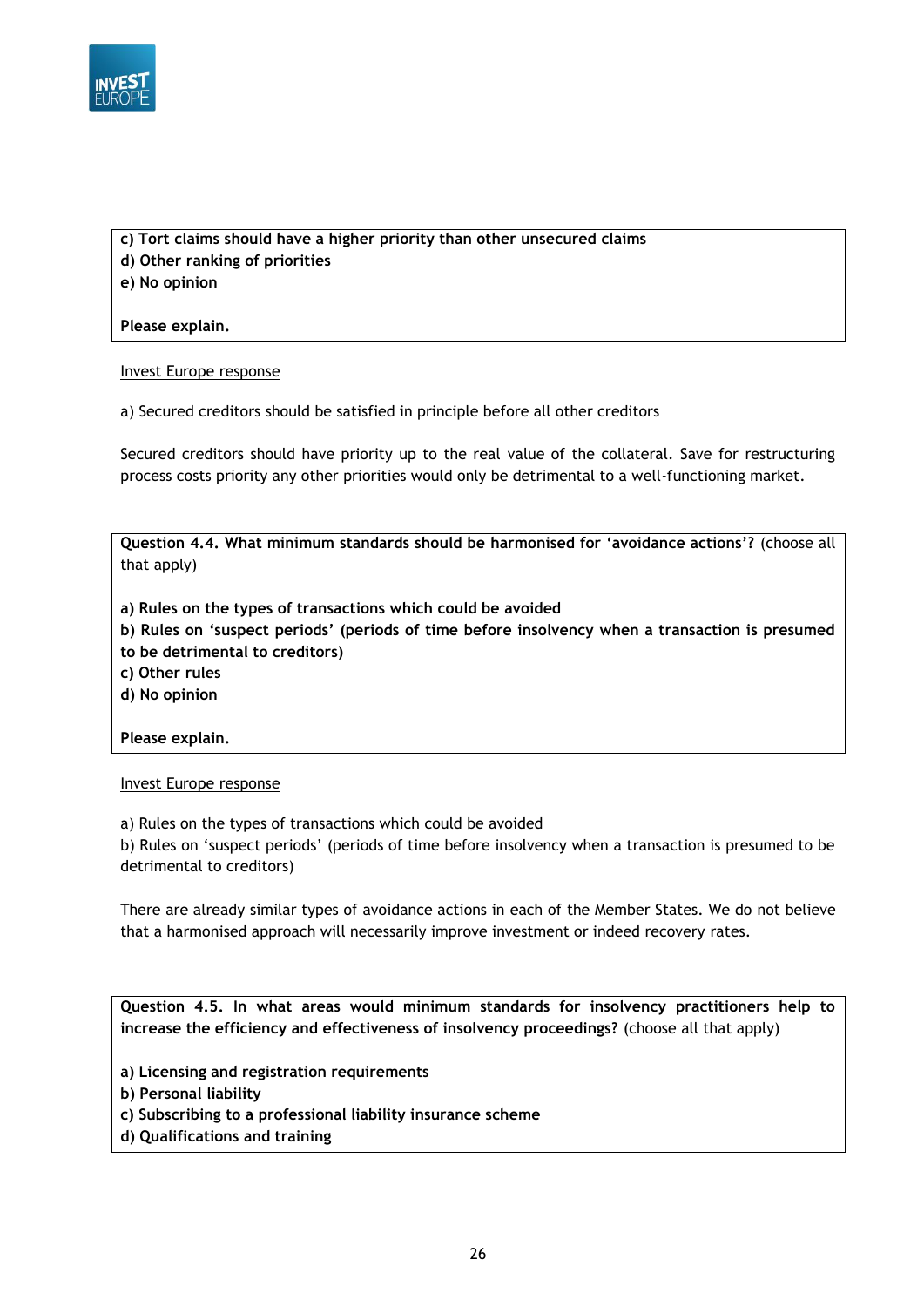

**e) Code of ethics f) Other (please specify) g) No standards should be harmonised h) No opinion**

#### Invest Europe response

d) Qualifications and training

e) Code of ethics

**Question 4.6. Which additional minimum standards, if any, should be imposed on insolvency practitioners specifically dealing with cross-border cases?** (choose all that apply)

**a) Relevant foreign language knowledge**

- **b) Sufficient human and financial resources in the insolvency practitioner's office**
- **c) Pre-defined period of experience**
- **d) Others (please specify)**

**e) No additional standards are needed compared with those relevant for domestic insolvency cases**

**f) No opinion**

### Invest Europe response

e) No additional standards are needed compared with those relevant for domestic insolvency cases but we can see that from a practical perspective having sufficient human and financial resources would be key.

**Question 4.7. What are the causes for the excessive length of insolvency proceedings?** (choose all that apply)

**a) Judicial activities concerning the supervision or administration of insolvency proceedings**

**b) Delays in the liquidation of the debtor's assets**

**c) The time taken to obtain final decisions on cases concerning the rights and duties of the debtor (e.g. claims, debts, disputed property in goods)**

**d) A lack of promptness in exercising creditors' rights**

**e) Lack of electronic means of communication between the creditors and relevant national authorities, such as for the purposes of filing of claims, distance voting etc.**

**f) Other**

**g) No opinion**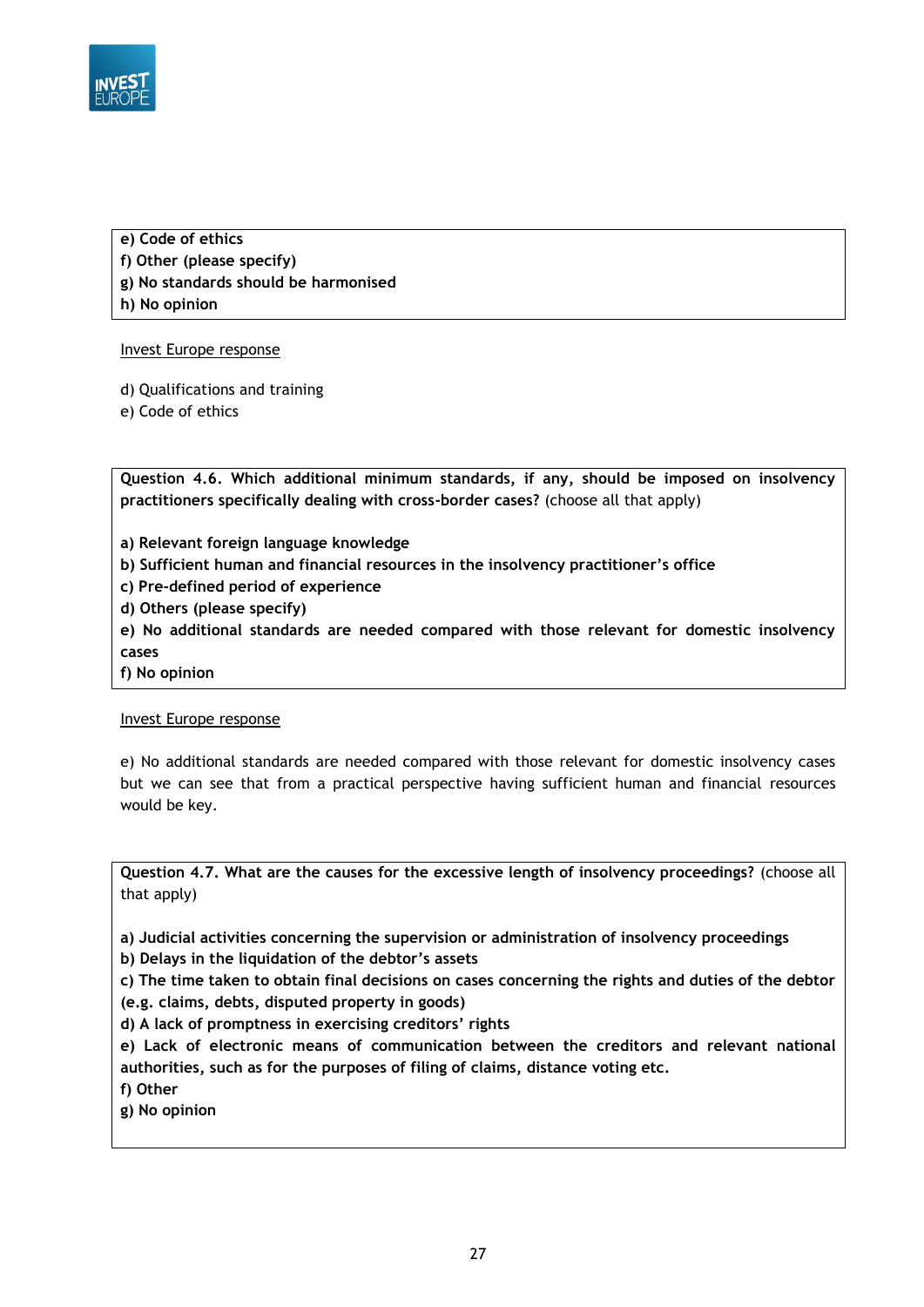

#### **Please explain.**

#### Invest Europe response

- a) Judicial activities concerning the supervision or administration of insolvency proceedings
- b) Delays in the liquidation of the debtor's assets
- c) The time taken to obtain final decisions on cases concerning the rights and duties of the debtor
- (e.g. claims, debts, disputed property in goods)

**Question 4.8. Would a target maximum duration of insolvency proceedings — either at first instance or including appeals — be appropriate?**

**a) Yes**

- **b) Yes, but only for SMEs**
- **c) No**
- **d) Other possibilities (please explain)**
- **e) No opinion**

#### Invest Europe response

a) Yes, but with flexibility that the maximum could be extended in complex cases.

## **Question 4.9. What incentives could be put in place to reduce the length of insolvency proceedings? Please explain.**

#### Invest Europe response

 Ensuring that the court system supports the drive for such efficiencies and also encouraging out of court proceedings to be streamlined.

**Question 4.10. When disqualification orders for directors are issued in one Member State (i.e. the 'home State'), they should:**

**a) be made available for information purposes via the interconnected insolvency registers so that other Member States are informed**

**b) automatically prevent disqualified directors from managing companies in other Member States**

**c) not automatically prevent disqualified directors from managing companies in other Member States, but make them subject to intermediary steps (e.g. a court order)**

- **d) Other options**
- **e) No opinion**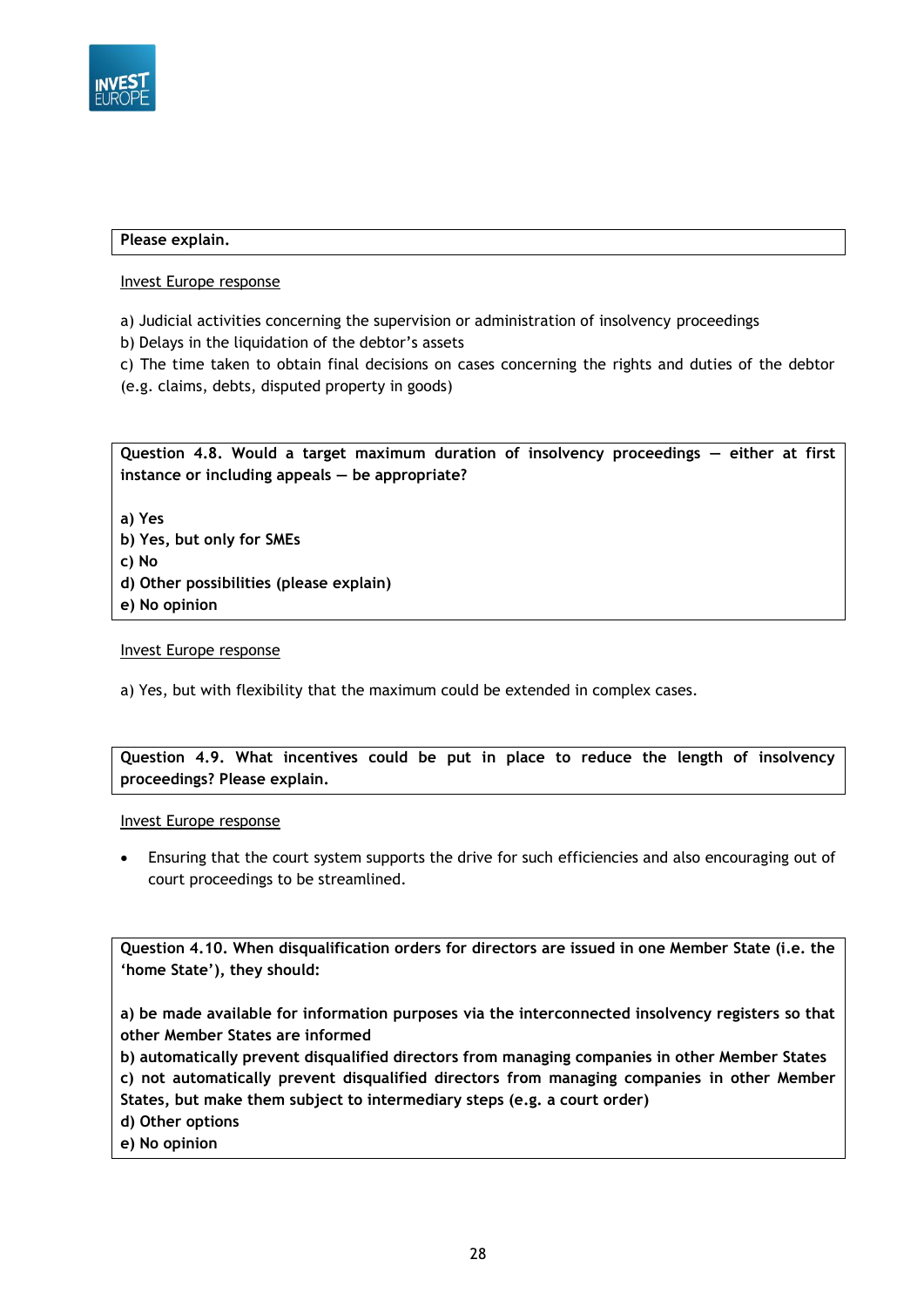

## **Please explain.**

#### Invest Europe response

b) automatically prevent disqualified directors from managing companies in other Member States

Rules on disqualification may vary dramatically depending on the jurisdiction but free movement should not mean free movement of fraudulent directors.

Whether there is a need for minimum standards on directors' duties linked with preventive restructuring and insolvency procedures is a different question of course. Hard and fast rules have often proven to be counterproductive. Companies often benefit from being able to continue "good faith" work-out negotiations with creditors without a short mandatory filing time line.

**Question 4.11. Directors disqualified in one Member State (home State) should be prevented from managing companies in other Member States (host States):** (choose all that apply)

- **a) Always**
- **b) Only for the duration applicable to equivalent disqualification orders in the host State**
- **c) Only in the same or similar sector of activity**
- **d) Never**
- **e) Other options (please explain)**
- **f) No opinion**

#### Invest Europe response

b) Only for the duration applicable to equivalent disqualification orders in the host State.

See response above. Free movement should not mean free movement of fraudulent directors.

**Question 4.12. Which measures would contribute to reducing the problem of non-performing loans?** (choose all that apply)

**a) Measures to improve the effectiveness of insolvency proceedings**

- **b) Measures enabling the rescue of viable businesses**
- **c) Measures to provide user-friendly information about national insolvency frameworks**
- **d) Measures to ensure a discharge of debts of entrepreneurs (individuals)**

**e) Measures to ensure a discharge of debts of consumers**

**f) Other measures related to insolvency (please explain)**

**g) Measures unrelated to insolvency (e.g. enforcement of contracts) (please explain)**

**h) No opinion**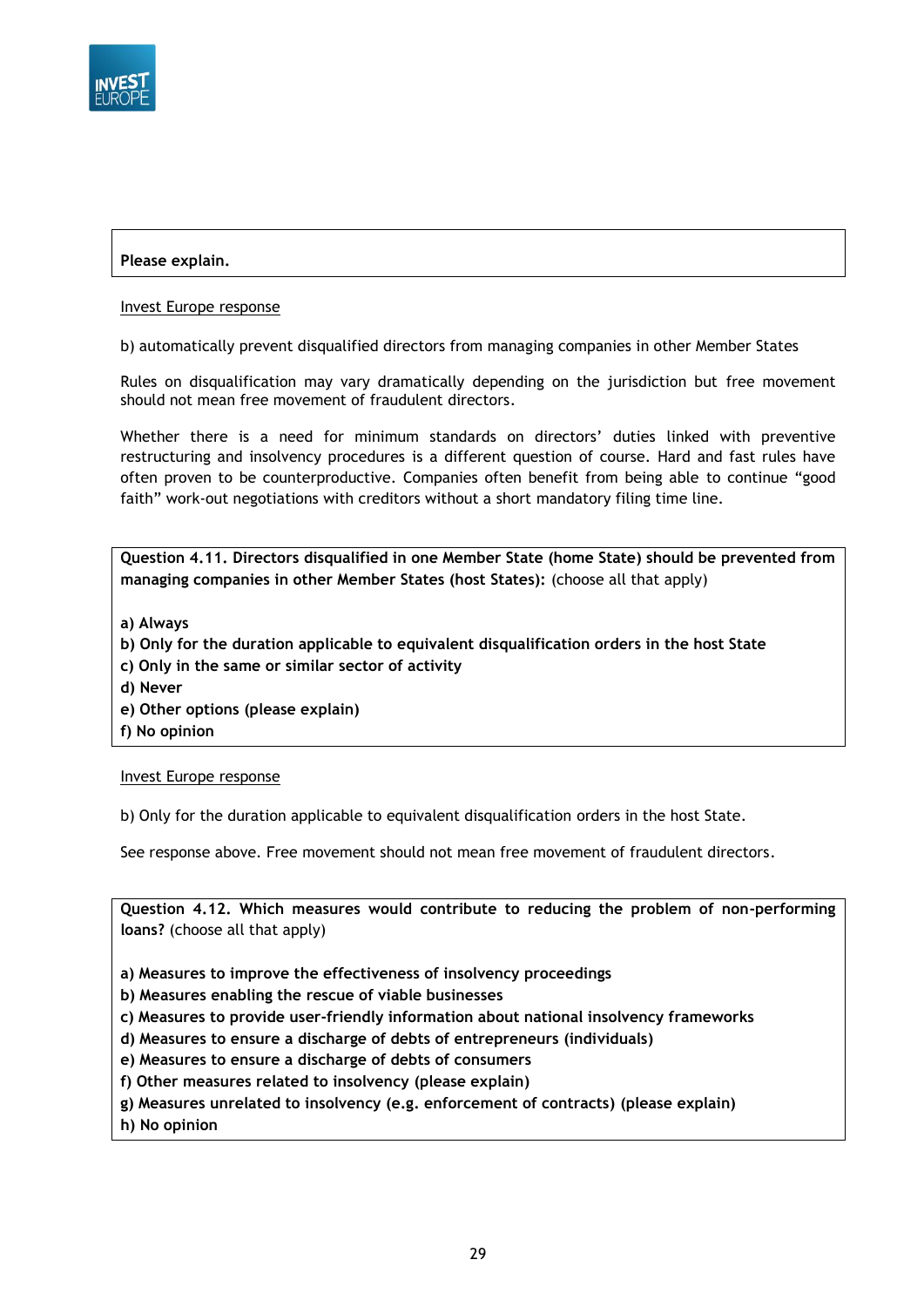

### Invest Europe response

- a) Measures to improve the effectiveness of insolvency proceedings
- b) Measures enabling the rescue of viable businesses
- d) Measures to ensure a discharge of debts of entrepreneurs (individuals)
- e) Measures to ensure a discharge of debts of consumers